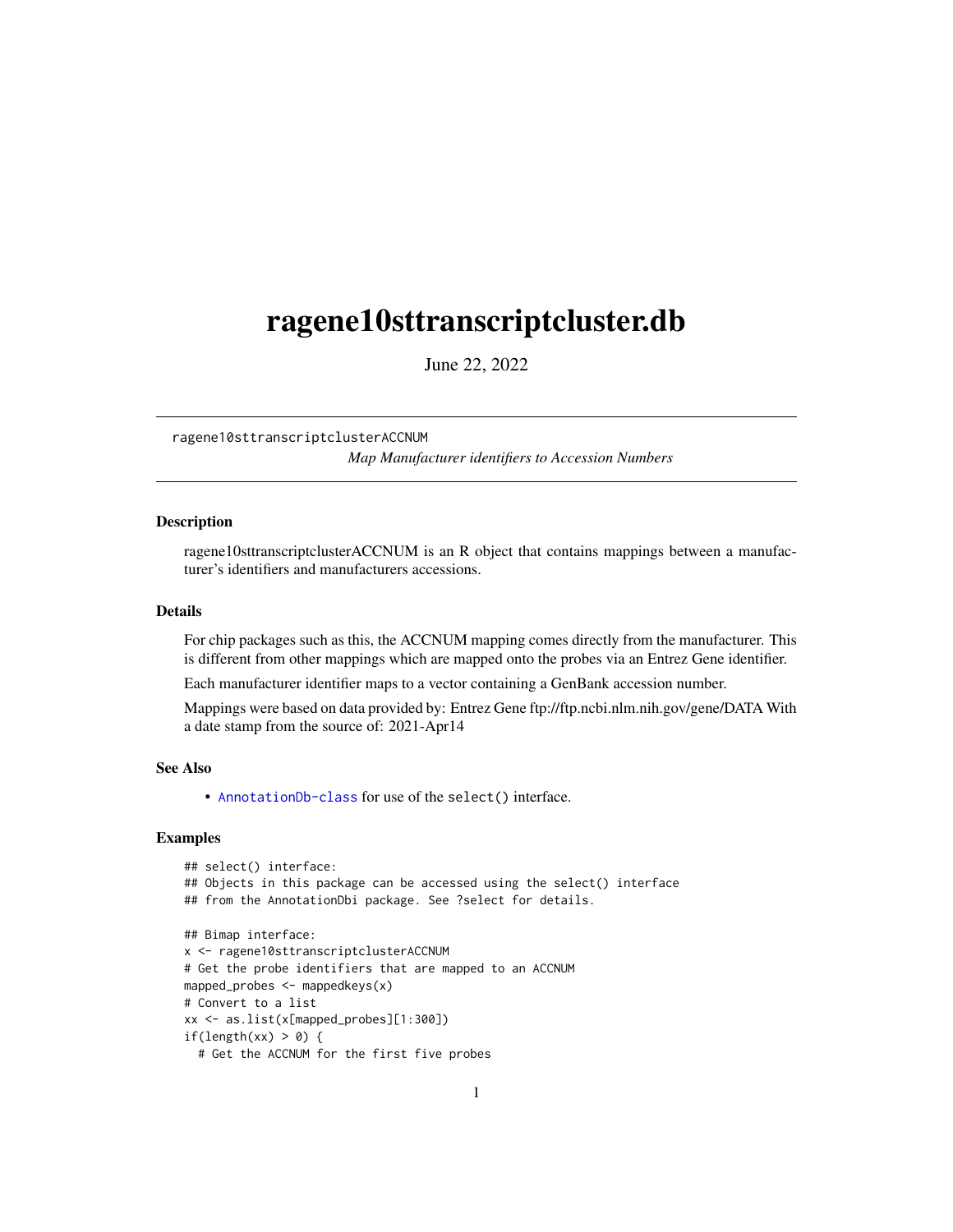```
xx[1:5]
 # Get the first one
 xx[[1]]
}
```
# ragene10sttranscriptclusterALIAS2PROBE

*Map between Common Gene Symbol Identifiers and Manufacturer Identifiers*

# **Description**

ragene10sttranscriptclusterALIAS is an R object that provides mappings between common gene symbol identifiers and manufacturer identifiers.

#### Details

Each gene symbol is mapped to a named vector of manufacturer identifiers. The name represents the gene symbol and the vector contains all manufacturer identifiers that are found for that symbol. An NA is reported for any gene symbol that cannot be mapped to any manufacturer identifiers.

This mapping includes ALL gene symbols including those which are already listed in the SYMBOL map. The SYMBOL map is meant to only list official gene symbols, while the ALIAS maps are meant to store all used symbols.

Mappings were based on data provided by: Entrez Gene ftp://ftp.ncbi.nlm.nih.gov/gene/DATA With a date stamp from the source of: 2021-Apr14

# See Also

• [AnnotationDb-class](#page-0-0) for use of the select() interface.

```
## select() interface:
## Objects in this package can be accessed using the select() interface
## from the AnnotationDbi package. See ?select for details.
## Bimap interface:
# Convert the object to a list
xx <- as.list(ragene10sttranscriptclusterALIAS2PROBE)
if(length(xx) > 0){
    # Get the probe identifiers for the first two aliases
   xx[1:2]
   # Get the first one
    xx[[1]]
}
```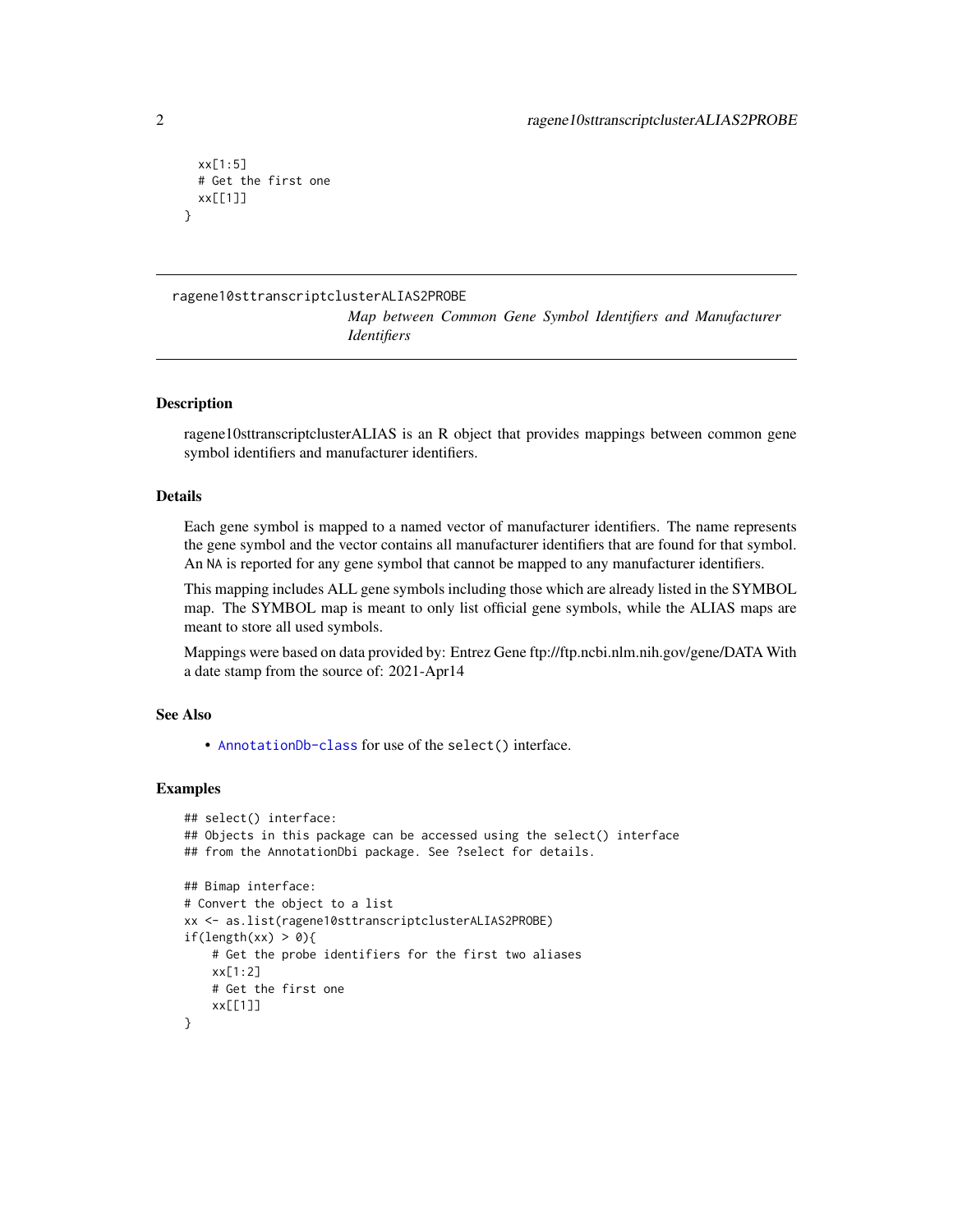<span id="page-2-0"></span>ragene10sttranscriptcluster.db

*Bioconductor annotation data package*

#### **Description**

Welcome to the ragene10sttranscriptcluster.db annotation Package. The purpose of this package is to provide detailed information about the ragene10sttranscriptcluster platform. This package is updated biannually.

Objects in this package are accessed using the select() interface. See ?select in the AnnotationDbi package for details.

#### See Also

• [AnnotationDb-class](#page-0-0) for use of keys(), columns() and select().

#### Examples

```
## select() interface:
## Objects in this package can be accessed using the select() interface
## from the AnnotationDbi package. See ?select for details.
columns(ragene10sttranscriptcluster.db)
## Bimap interface:
## The 'old style' of interacting with these objects is manipulation as
## bimaps. While this approach is still available we strongly encourage the
```

```
## use of select().
```

```
ls("package:ragene10sttranscriptcluster.db")
```
ragene10sttranscriptclusterCHR

*Map Manufacturer IDs to Chromosomes*

#### Description

ragene10sttranscriptclusterCHR is an R object that provides mappings between a manufacturer identifier and the chromosome that contains the gene of interest.

# Details

Each manufacturer identifier maps to a vector of chromosomes. Due to inconsistencies that may exist at the time the object was built, the vector may contain more than one chromosome (e.g., the identifier may map to more than one chromosome). If the chromosomal location is unknown, the vector will contain an NA.

Mappings were based on data provided by: Entrez Gene ftp://ftp.ncbi.nlm.nih.gov/gene/DATA With a date stamp from the source of: 2021-Apr14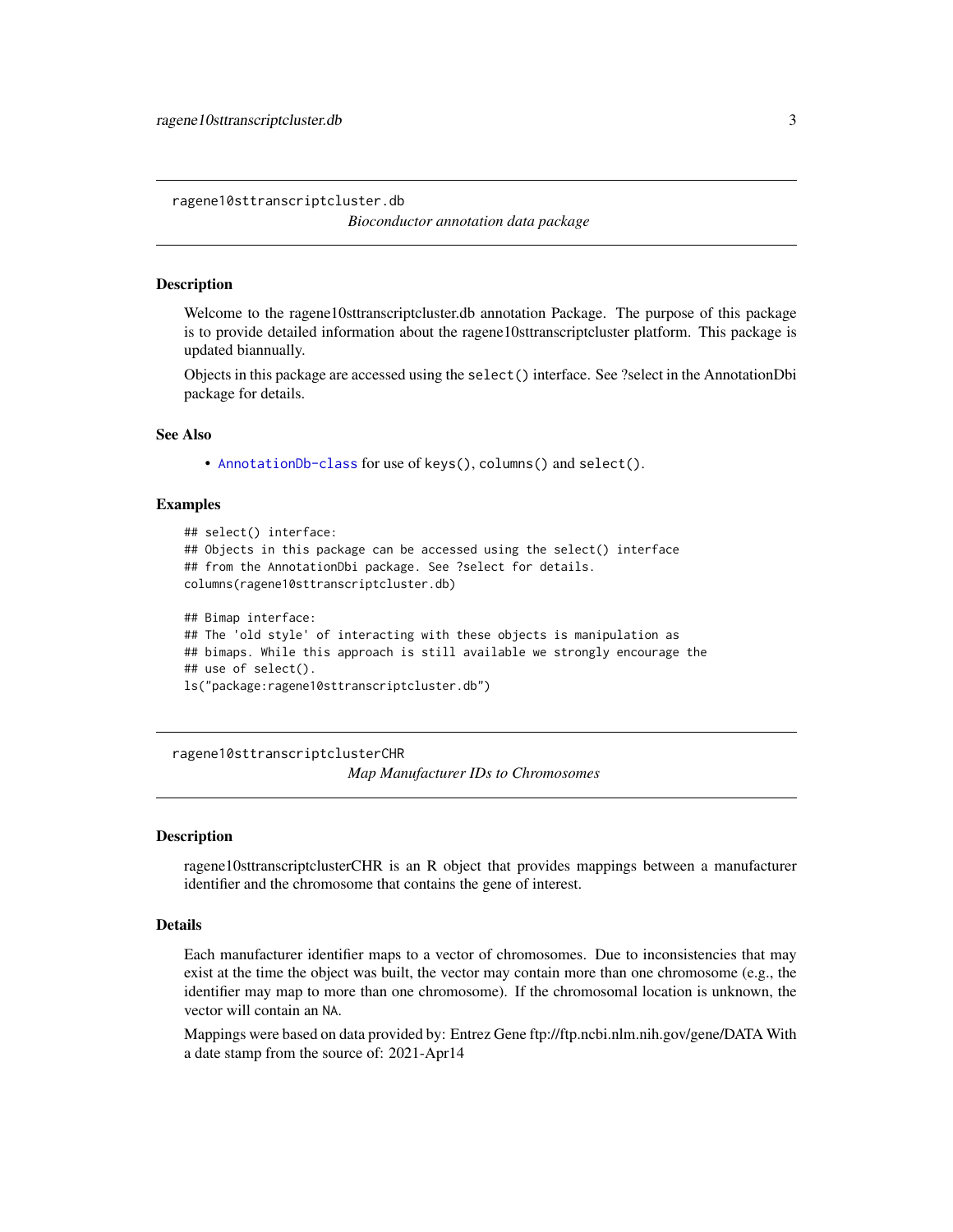# <span id="page-3-0"></span>See Also

• [AnnotationDb-class](#page-0-0) for use of the select() interface.

#### Examples

```
## select() interface:
## Objects in this package can be accessed using the select() interface
## from the AnnotationDbi package. See ?select for details.
## Bimap interface:
x <- ragene10sttranscriptclusterCHR
# Get the probe identifiers that are mapped to a chromosome
mapped_probes <- mappedkeys(x)
# Convert to a list
xx <- as.list(x[mapped_probes][1:300])
if(length(xx) > 0) {
  # Get the CHR for the first five probes
  xx[1:5]
  # Get the first one
  xx[[1]]
}
```
ragene10sttranscriptclusterCHRLENGTHS

*A named vector for the length of each of the chromosomes*

#### Description

ragene10sttranscriptclusterCHRLENGTHS provides the length measured in base pairs for each of the chromosomes.

# Details

This is a named vector with chromosome numbers as the names and the corresponding lengths for chromosomes as the values.

Total lengths of chromosomes were derived by calculating the number of base pairs on the sequence string for each chromosome.

#### See Also

• [AnnotationDb-class](#page-0-0) for use of the select() interface.

# Examples

```
## select() interface:
```

```
## Objects in this package can be accessed using the select() interface
```
## from the AnnotationDbi package. See ?select for details.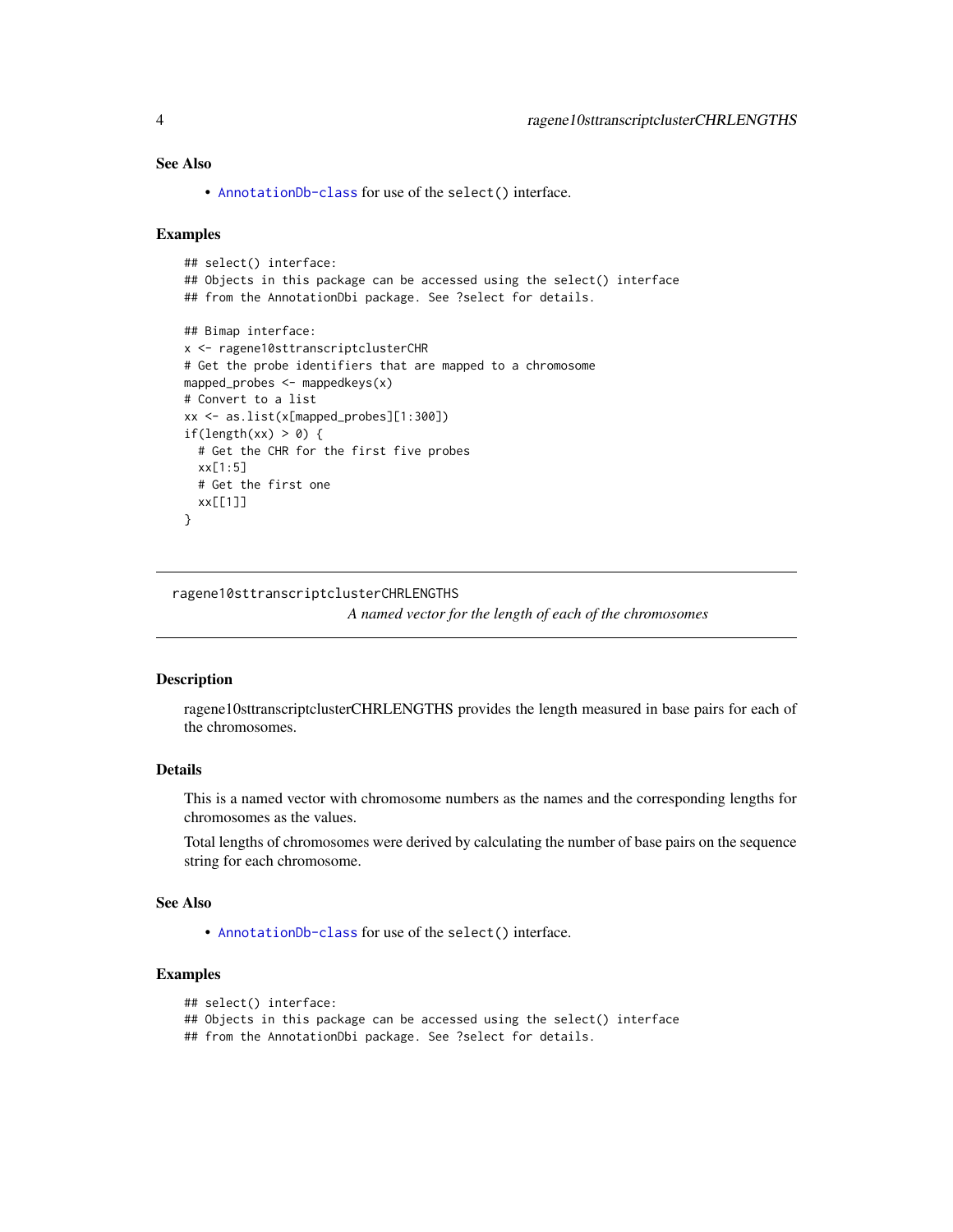```
## Bimap interface:
tt <- ragene10sttranscriptclusterCHRLENGTHS
# Length of chromosome 1
tt["1"]
```
ragene10sttranscriptclusterCHRLOC *Map Manufacturer IDs to Chromosomal Location*

#### **Description**

ragene10sttranscriptclusterCHRLOC is an R object that maps manufacturer identifiers to the starting position of the gene. The position of a gene is measured as the number of base pairs.

The CHRLOCEND mapping is the same as the CHRLOC mapping except that it specifies the ending base of a gene instead of the start.

# Details

Each manufacturer identifier maps to a named vector of chromosomal locations, where the name indicates the chromosome. Due to inconsistencies that may exist at the time the object was built, these vectors may contain more than one chromosome and/or location. If the chromosomal location is unknown, the vector will contain an NA.

Chromosomal locations on both the sense and antisense strands are measured as the number of base pairs from the p (5' end of the sense strand) to q (3' end of the sense strand) arms. Chromosomal locations on the antisense strand have a leading "-" sign (e. g. -1234567).

Since some genes have multiple start sites, this field can map to multiple locations.

Mappings were based on data provided by: UCSC Genome Bioinformatics (Rattus norvegicus)

With a date stamp from the source of: 2021-Mar15

#### See Also

• [AnnotationDb-class](#page-0-0) for use of the select() interface.

```
## select() interface:
## Objects in this package can be accessed using the select() interface
## from the AnnotationDbi package. See ?select for details.
## Bimap interface:
x <- ragene10sttranscriptclusterCHRLOC
# Get the probe identifiers that are mapped to chromosome locations
mapped_probes <- mappedkeys(x)
# Convert to a list
xx <- as.list(x[mapped_probes][1:300])
if(length(xx) > 0) {
 # Get the CHRLOC for the first five probes
```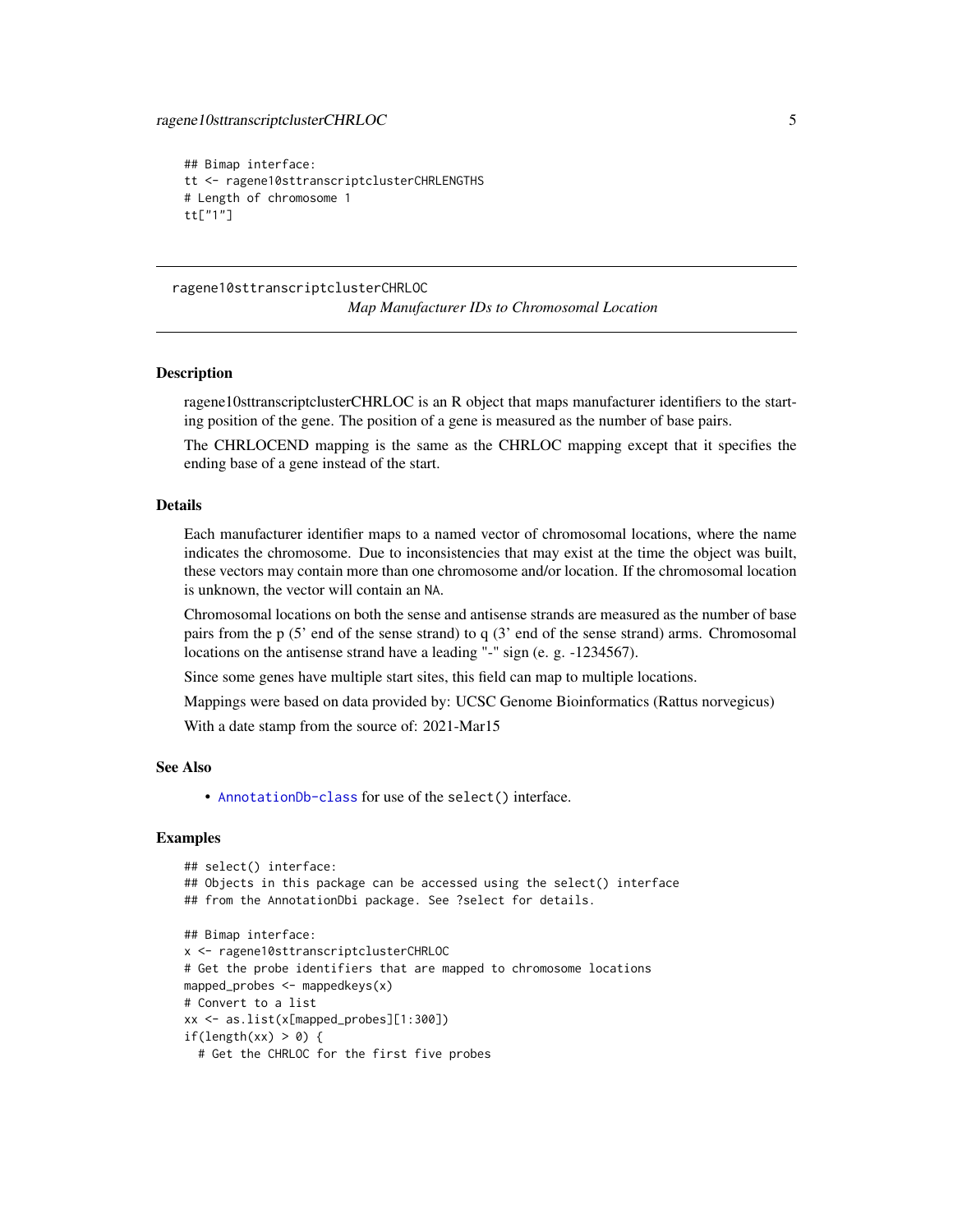```
xx[1:5]
 # Get the first one
 xx[[1]]
}
```
ragene10sttranscriptclusterENSEMBL

*Map Ensembl gene accession numbers with Entrez Gene identifiers*

#### **Description**

ragene10sttranscriptclusterENSEMBL is an R object that contains mappings between manufacturer identifiers and Ensembl gene accession numbers.

#### Details

This object is a simple mapping of manufacturer identifiers to Ensembl gene Accession Numbers.

Mappings were based on data provided by BOTH of these sources: [http://www.ensembl.org/](http://www.ensembl.org/biomart/martview/) [biomart/martview/](http://www.ensembl.org/biomart/martview/) <ftp://ftp.ncbi.nlm.nih.gov/gene/DATA>

For most species, this mapping is a combination of manufacturer to ensembl IDs from BOTH NCBI and ensembl. Users who wish to only use mappings from NCBI are encouraged to see the ncbi2ensembl table in the appropriate organism package. Users who wish to only use mappings from ensembl are encouraged to see the ensembl2ncbi table which is also found in the appropriate organism packages. These mappings are based upon the ensembl table which is contains data from BOTH of these sources in an effort to maximize the chances that you will find a match.

For worms and flies however, this mapping is based only on sources from ensembl, as these organisms do not have ensembl to entrez gene mapping data at NCBI.

#### See Also

• [AnnotationDb-class](#page-0-0) for use of the select() interface.

```
## select() interface:
## Objects in this package can be accessed using the select() interface
## from the AnnotationDbi package. See ?select for details.
## Bimap interface:
x <- ragene10sttranscriptclusterENSEMBL
# Get the entrez gene IDs that are mapped to an Ensembl ID
mapped_genes <- mappedkeys(x)
# Convert to a list
xx <- as.list(x[mapped_genes][1:300])
if(length(xx) > 0) {
 # Get the Ensembl gene IDs for the first five genes
 xx[1:5]
 # Get the first one
```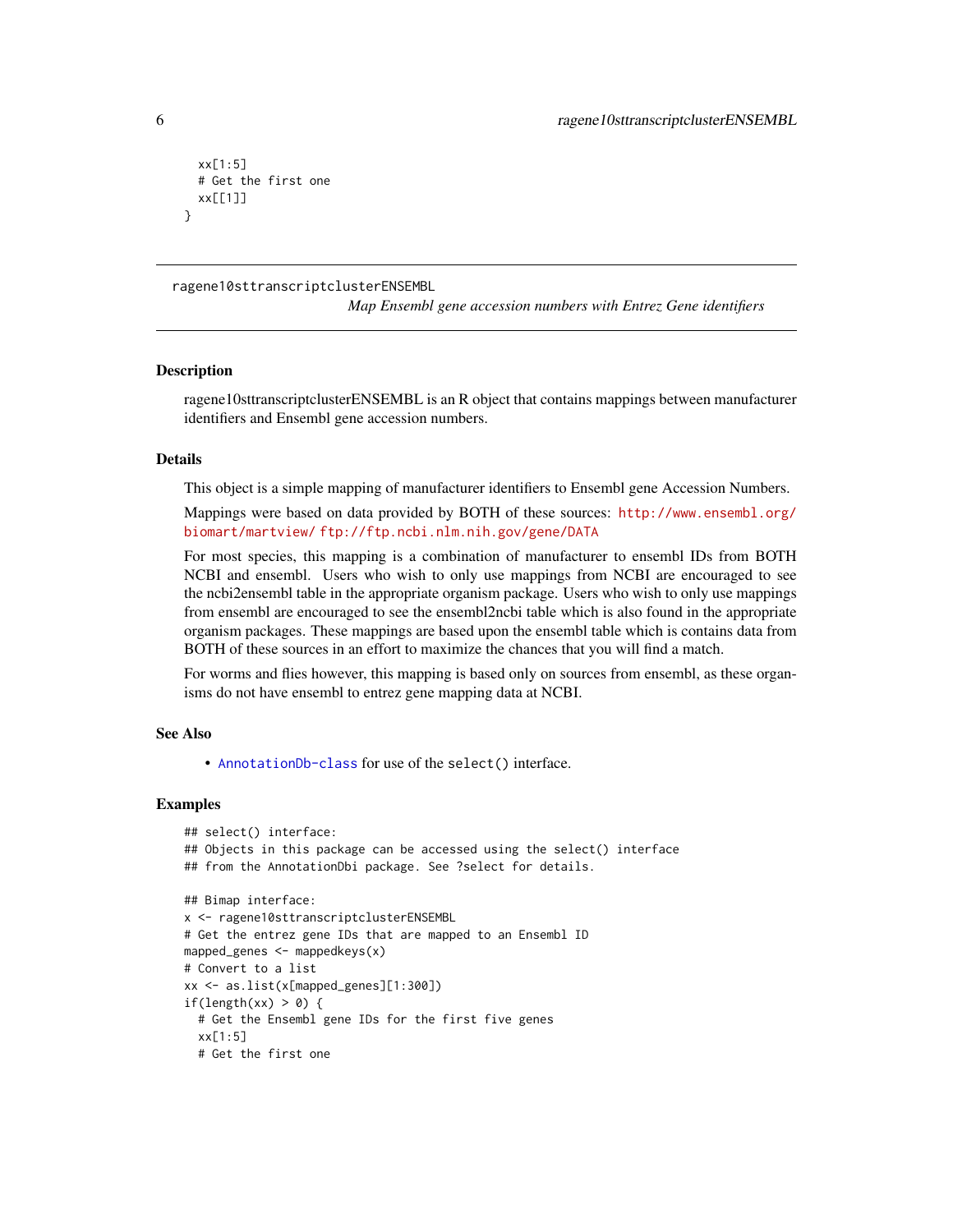# <span id="page-6-0"></span>ragene10sttranscriptclusterENTREZID 7

```
xx[[1]]
}
#For the reverse map ENSEMBL2PROBE:
x <- ragene10sttranscriptclusterENSEMBL2PROBE
mapped_genes <- mappedkeys(x)
# Convert to a list
xx <- as.list(x[mapped_genes][1:300])
if(length(xx) > 0){
   # Gets the entrez gene IDs for the first five Ensembl IDs
   xx[1:5]
   # Get the first one
   xx[[1]]
}
```

```
ragene10sttranscriptclusterENTREZID
```
*Map between Manufacturer Identifiers and Entrez Gene*

#### Description

ragene10sttranscriptclusterENTREZID is an R object that provides mappings between manufacturer identifiers and Entrez Gene identifiers.

# Details

Each manufacturer identifier is mapped to a vector of Entrez Gene identifiers. An NA is assigned to those manufacturer identifiers that can not be mapped to an Entrez Gene identifier at this time.

If a given manufacturer identifier can be mapped to different Entrez Gene identifiers from various sources, we attempt to select the common identifiers. If a concensus cannot be determined, we select the smallest identifier.

Mappings were based on data provided by: Entrez Gene ftp://ftp.ncbi.nlm.nih.gov/gene/DATA With a date stamp from the source of: 2021-Apr14

#### References

<https://www.ncbi.nlm.nih.gov/entrez/query.fcgi?db=gene>

#### See Also

• [AnnotationDb-class](#page-0-0) for use of the select() interface.

```
## select() interface:
```
- ## Objects in this package can be accessed using the select() interface
- ## from the AnnotationDbi package. See ?select for details.
- ## Bimap interface: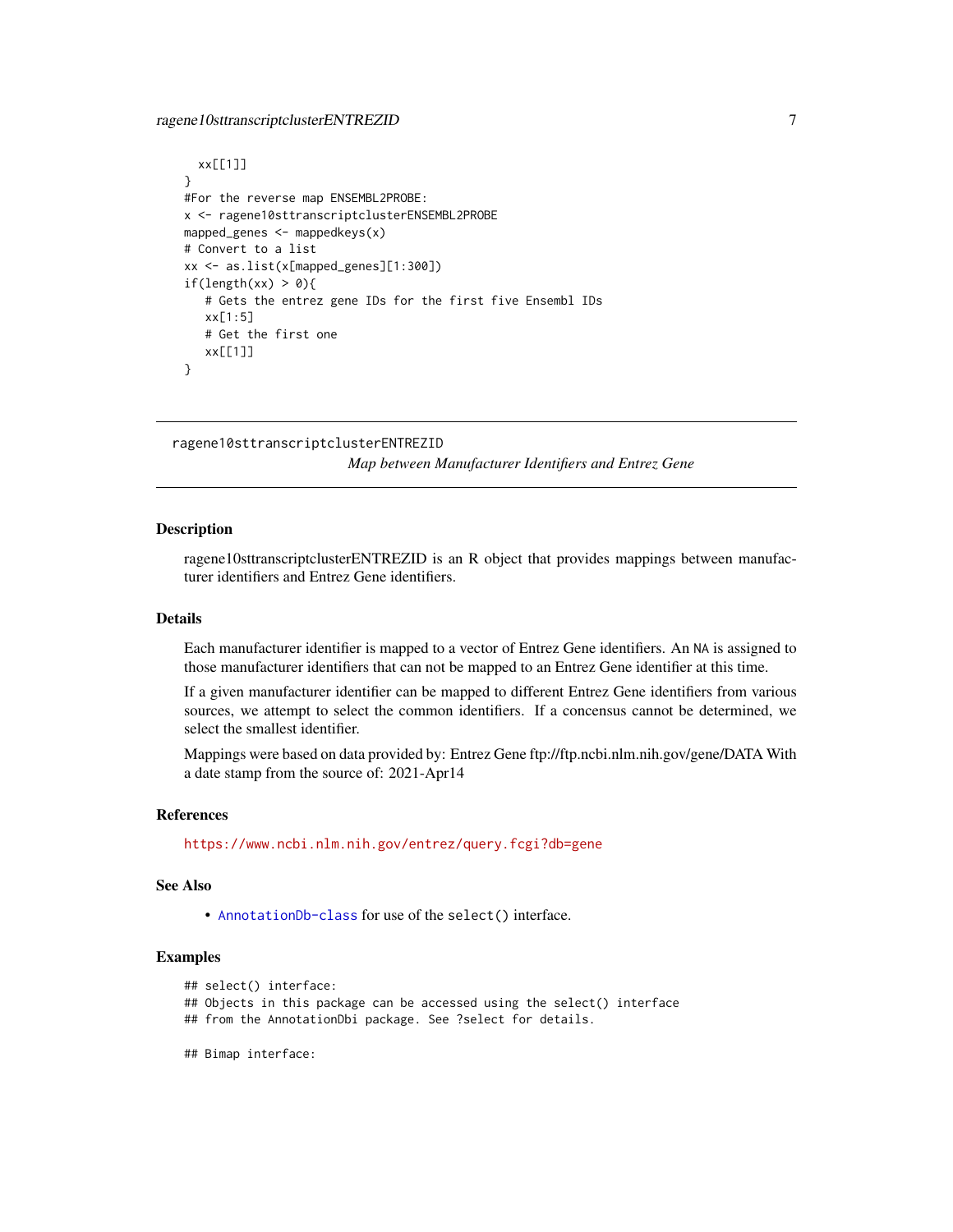```
x <- ragene10sttranscriptclusterENTREZID
# Get the probe identifiers that are mapped to an ENTREZ Gene ID
mapped_probes <- mappedkeys(x)
# Convert to a list
xx <- as.list(x[mapped_probes][1:300])
if(length(xx) > 0) {
 # Get the ENTREZID for the first five probes
 xx[1:5]
 # Get the first one
 xx[[1]]
}
```
ragene10sttranscriptclusterENZYME

*Maps between Manufacturer IDs and Enzyme Commission (EC) Numbers*

#### Description

ragene10sttranscriptclusterENZYME is an R object that provides mappings between manufacturer identifiers and EC numbers. ragene10sttranscriptclusterENZYME2PROBE is an R object that maps Enzyme Commission (EC) numbers to manufacturer identifiers.

#### Details

When the ragene10sttranscriptclusterENZYME maping viewed as a list, each manufacturer identifier maps to a named vector containing the EC number that corresponds to the enzyme produced by that gene. The names corresponds to the manufacturer identifiers. If this information is unknown, the vector will contain an NA.

For the ragene10sttranscriptclusterENZYME2PROBE, each EC number maps to a named vector containing all of the manufacturer identifiers that correspond to the gene that produces that enzyme. The name of the vector corresponds to the EC number.

Enzyme Commission numbers are assigned by the Nomenclature Committee of the International Union of Biochemistry and Molecular Biology <http://www.chem.qmw.ac.uk/iubmb/enzyme/> to allow enzymes to be identified.

An Enzyme Commission number is of the format EC x.y.z.w, where x, y, z, and w are numeric numbers. In ragene10sttranscriptclusterENZYME2PROBE, EC is dropped from the Enzyme Commission numbers.

Enzyme Commission numbers have corresponding names that describe the functions of enzymes in such a way that  $ECx$  is a more general description than  $ECx$ , that in turn is a more general description than EC x.y.z. The top level EC numbers and names are listed below:

EC 1 oxidoreductases

EC 2 transferases

EC 3 hydrolases

EC 4 lyases

<span id="page-7-0"></span>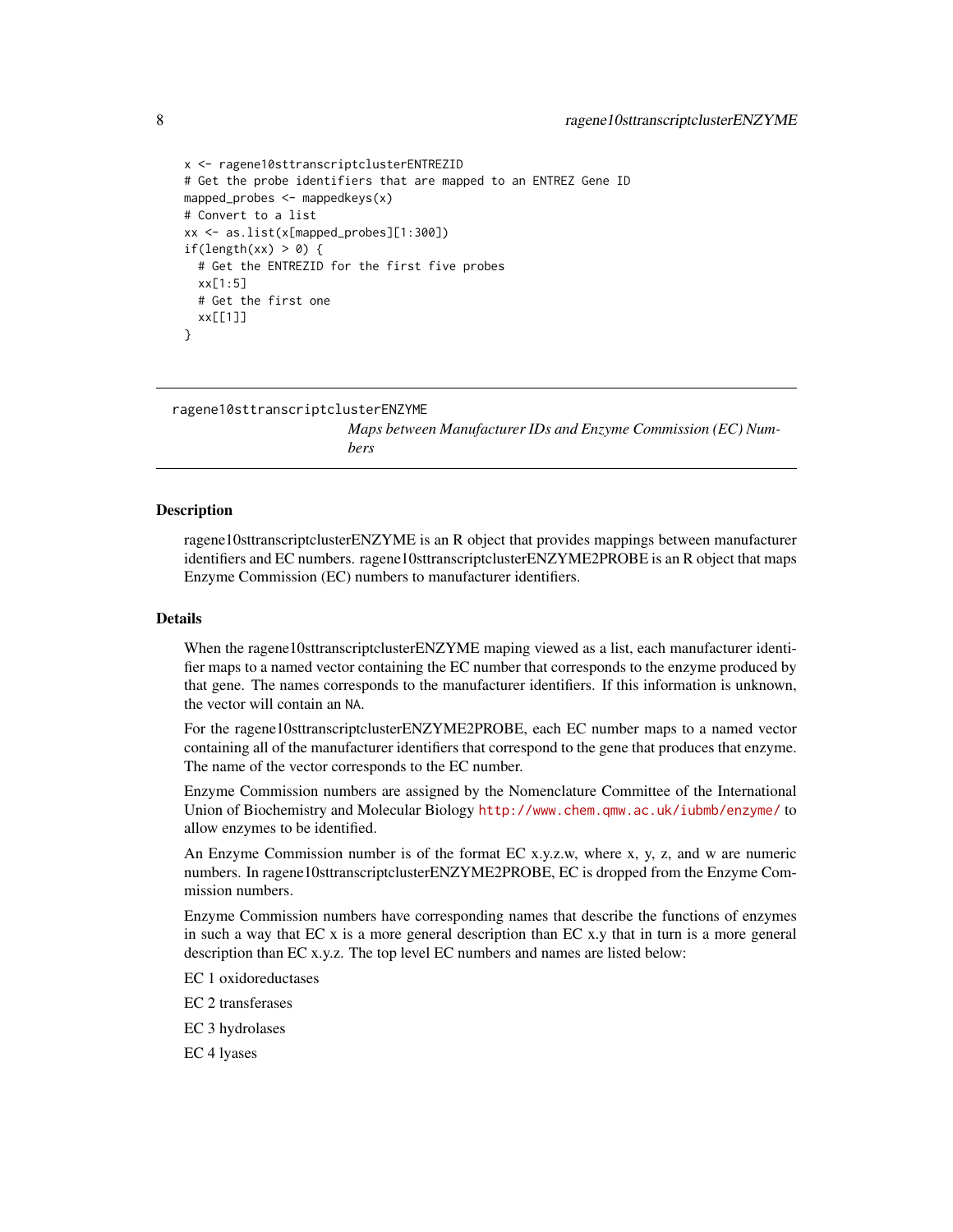EC 5 isomerases

EC 6 ligases

The EC name for a given EC number can be viewed at [http://www.chem.qmul.ac.uk/iupac/](http://www.chem.qmul.ac.uk/iupac/jcbn/index.html#6) [jcbn/index.html#6](http://www.chem.qmul.ac.uk/iupac/jcbn/index.html#6)

Mappings between probe identifiers and enzyme identifiers were obtained using files provided by: KEGG GENOME ftp://ftp.genome.jp/pub/kegg/genomes With a date stamp from the source of: 2011-Mar15

#### References

<ftp://ftp.genome.ad.jp/pub/kegg/pathways>

# See Also

• [AnnotationDb-class](#page-0-0) for use of the select() interface.

```
## select() interface:
## Objects in this package can be accessed using the select() interface
## from the AnnotationDbi package. See ?select for details.
## Bimap interface:
x <- ragene10sttranscriptclusterENZYME
# Get the probe identifiers that are mapped to an EC number
mapped_probes <- mappedkeys(x)
# Convert to a list
xx <- as.list(x[mapped_probes][1:3])
if(length(xx) > 0) {
  # Get the ENZYME for the first five probes
  xx[1:5]
  # Get the first one
  xx[[1]]
}
# Now convert ragene10sttranscriptclusterENZYME2PROBE to a list to see inside
x <- ragene10sttranscriptclusterENZYME2PROBE
mapped_probes <- mappedkeys(x)
## convert to a list
xx <- as.list(x[mapped_probes][1:3])
if(length(xx) > 0){
   # Get the probe identifiers for the first five enzyme
   #commission numbers
   xx[1:5]
   # Get the first one
   xx[[1]]
}
```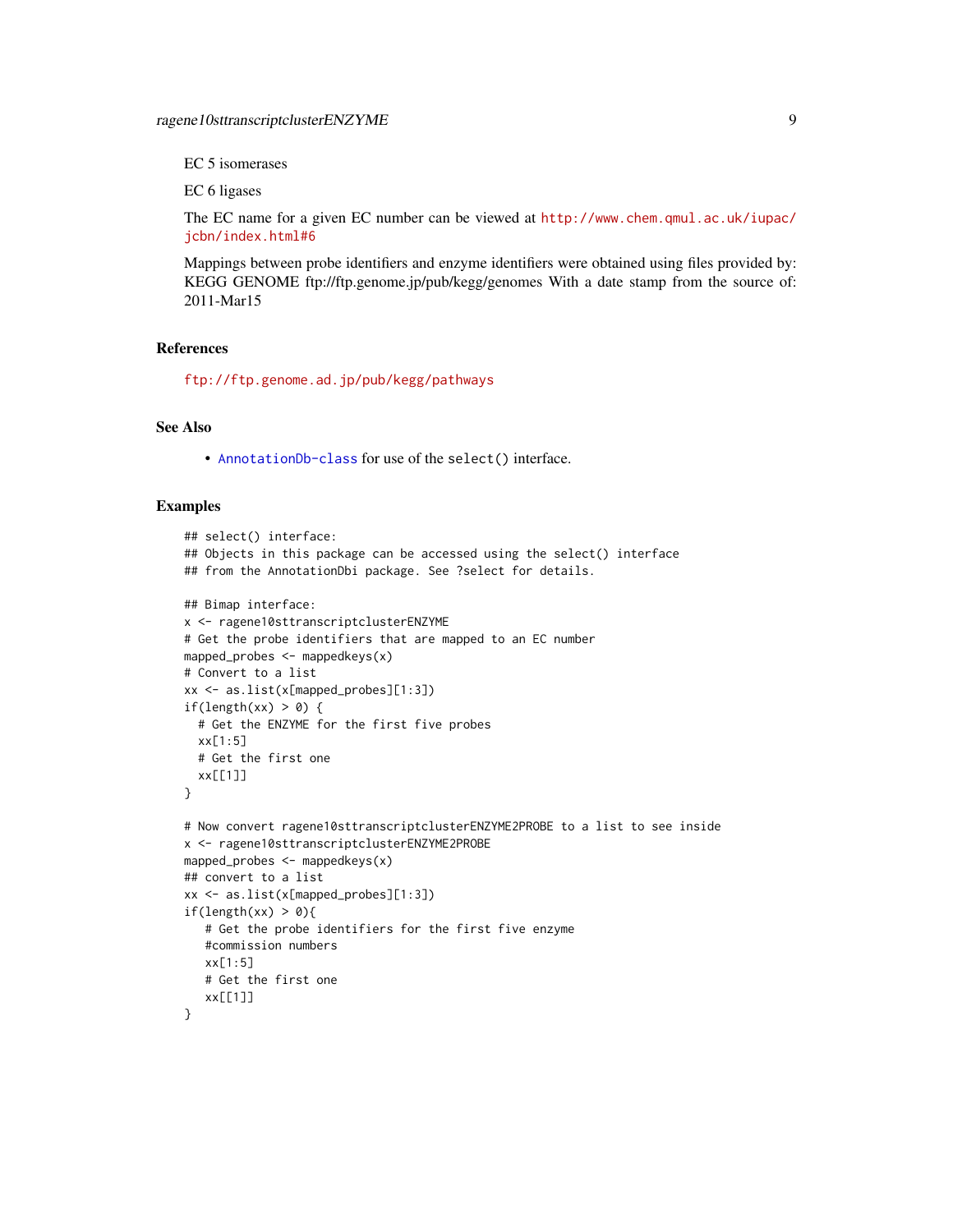#### <span id="page-9-0"></span>ragene10sttranscriptclusterGENENAME

*Map between Manufacturer IDs and Genes*

# Description

ragene10sttranscriptclusterGENENAME is an R object that maps manufacturer identifiers to the corresponding gene name.

#### Details

Each manufacturer identifier maps to a named vector containing the gene name. The vector name corresponds to the manufacturer identifier. If the gene name is unknown, the vector will contain an NA.

Gene names currently include both the official (validated by a nomenclature committee) and preferred names (interim selected for display) for genes. Efforts are being made to differentiate the two by adding a name to the vector.

Mappings were based on data provided by: Entrez Gene ftp://ftp.ncbi.nlm.nih.gov/gene/DATA With a date stamp from the source of: 2021-Apr14

# See Also

• [AnnotationDb-class](#page-0-0) for use of the select() interface.

```
## select() interface:
## Objects in this package can be accessed using the select() interface
## from the AnnotationDbi package. See ?select for details.
## Bimap interface:
x <- ragene10sttranscriptclusterGENENAME
# Get the probe identifiers that are mapped to a gene name
mapped_probes <- mappedkeys(x)
# Convert to a list
xx <- as.list(x[mapped_probes][1:300])
if(length(xx) > 0) {
  # Get the GENENAME for the first five probes
  xx[1:5]
  # Get the first one
  xx[[1]]
}
```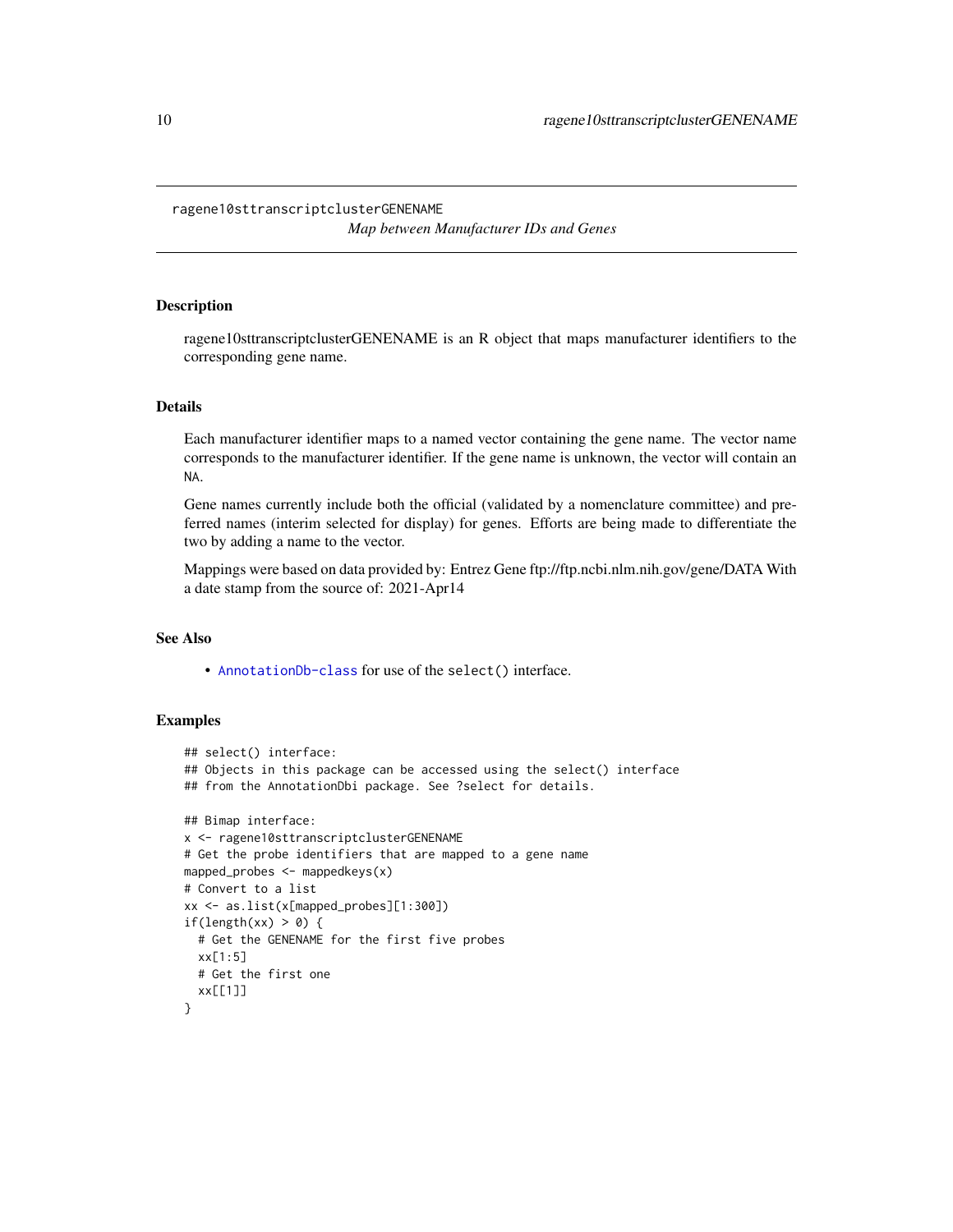<span id="page-10-1"></span>ragene10sttranscriptclusterGO

*Maps between manufacturer IDs and Gene Ontology (GO) IDs*

### <span id="page-10-0"></span>Description

ragene10sttranscriptclusterGO is an R object that provides mappings between manufacturer identifiers and the GO identifiers that they are directly associated with. This mapping and its reverse mapping (ragene10sttranscriptclusterGO2PROBE) do NOT associate the child terms from the GO ontology with the gene. Only the directly evidenced terms are represented here.

ragene10sttranscriptclusterGO2ALLPROBES is an R object that provides mappings between a given GO identifier and all of the manufacturer identifiers annotated at that GO term OR TO ONE OF IT'S CHILD NODES in the GO ontology. Thus, this mapping is much larger and more inclusive than ragene10sttranscriptclusterGO2PROBE.

#### Details

If ragene10sttranscriptclusterGO is cast as a list, each manufacturer identifier is mapped to a list of lists. The names on the outer list are GO identifiers. Each inner list consists of three named elements: GOID, Ontology, and Evidence.

The GOID element matches the GO identifier named in the outer list and is included for convenience when processing the data using 'lapply'.

The Ontology element indicates which of the three Gene Ontology categories this identifier belongs to. The categories are biological process (BP), cellular component (CC), and molecular function (MF).

The Evidence element contains a code indicating what kind of evidence supports the association of the GO identifier to the manufacturer id. Some of the evidence codes in use include:

IMP: inferred from mutant phenotype

IGI: inferred from genetic interaction

IPI: inferred from physical interaction

ISS: inferred from sequence similarity

IDA: inferred from direct assay

IEP: inferred from expression pattern

IEA: inferred from electronic annotation

TAS: traceable author statement

NAS: non-traceable author statement

ND: no biological data available

IC: inferred by curator

A more complete listing of evidence codes can be found at:

<http://www.geneontology.org/GO.evidence.shtml>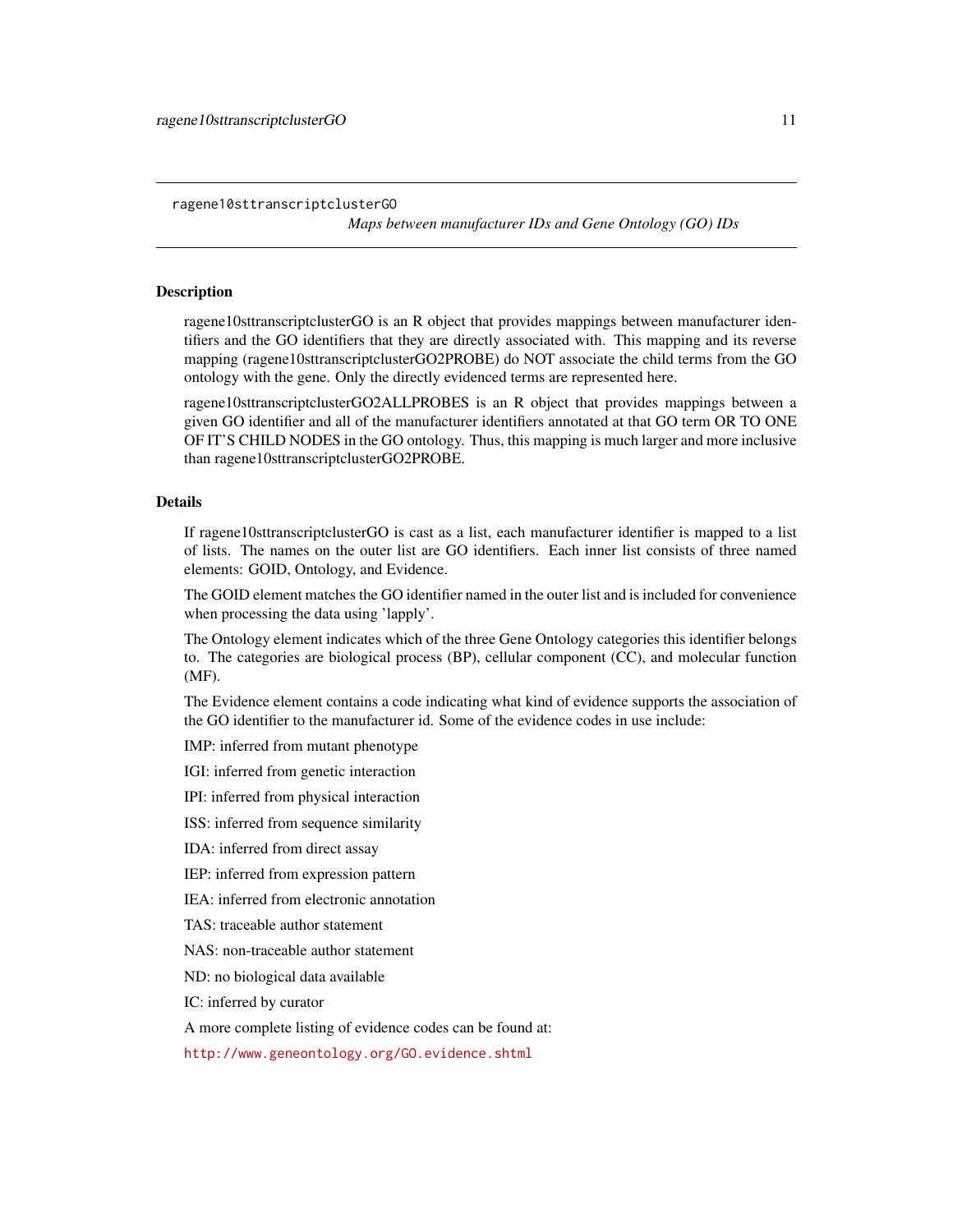<span id="page-11-0"></span>If ragene10sttranscriptclusterGO2ALLPROBES or ragene10sttranscriptclusterGO2PROBE is cast as a list, each GO term maps to a named vector of manufacturer identifiers and evidence codes. A GO identifier may be mapped to the same manufacturer identifier more than once but the evidence code can be different. Mappings between Gene Ontology identifiers and Gene Ontology terms and other information are available in a separate data package named GO.

Whenever any of these mappings are cast as a data.frame, all the results will be output in an appropriate tabular form.

Mappings between manufacturer identifiers and GO information were obtained through their mappings to manufacturer identifiers. NAs are assigned to manufacturer identifiers that can not be mapped to any Gene Ontology information. Mappings between Gene Ontology identifiers an Gene Ontology terms and other information are available in a separate data package named GO.

All mappings were based on data provided by: Gene Ontology http://current.geneontology.org/ontology/gobasic.obo With a date stamp from the source of: 2021-02-01

# References

<ftp://ftp.ncbi.nlm.nih.gov/gene/DATA/>

#### See Also

- [ragene10sttranscriptclusterGO2ALLPROBES](#page-10-0)
- [AnnotationDb-class](#page-0-0) for use of the select() interface.

```
## select() interface:
## Objects in this package can be accessed using the select() interface
## from the AnnotationDbi package. See ?select for details.
## Bimap interface:
x <- ragene10sttranscriptclusterGO
# Get the manufacturer identifiers that are mapped to a GO ID
mapped_genes <- mappedkeys(x)
# Convert to a list
xx <- as.list(x[mapped_genes][1:300])
if(length(xx) > 0) {
    # Try the first one
    got \leftarrow xx[[1]]got[[1]][["GOID"]]
    got[[1]][["Ontology"]]
    got[[1]][["Evidence"]]
}
# For the reverse map:
x <- ragene10sttranscriptclusterGO2PROBE
mapped_genes <- mappedkeys(x)
# Convert to a list
xx <- as.list(x[mapped_genes][1:300])
if(length(xx) > 0){
    # Gets the manufacturer ids for the top 2nd and 3nd GO identifiers
    goids \leq -x \times [2:3]
```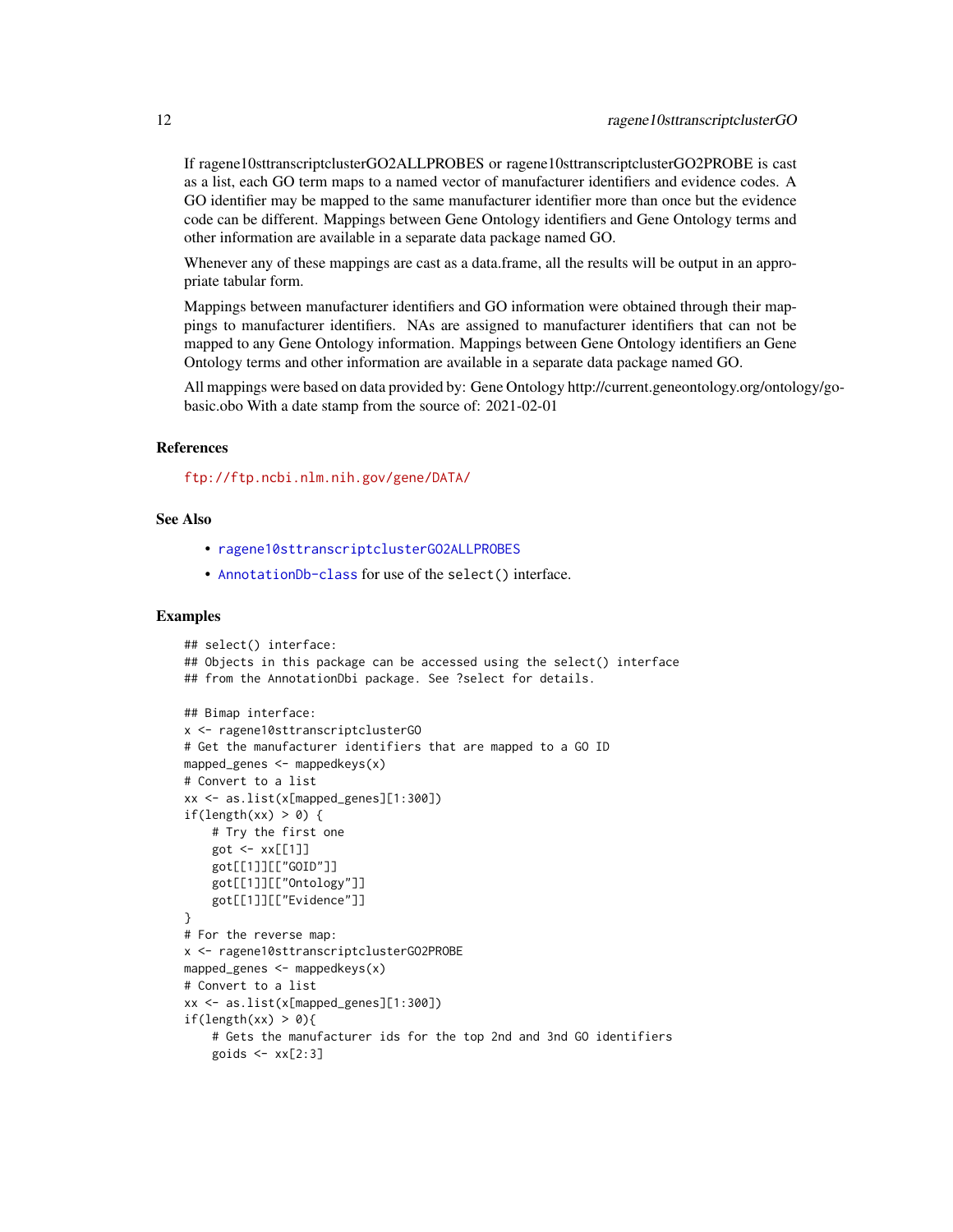```
# Gets the manufacturer ids for the first element of goids
    goids[[1]]
    # Evidence code for the mappings
   names(goids[[1]])
}
x <- ragene10sttranscriptclusterGO2ALLPROBES
mapped_genes <- mappedkeys(x)
# Convert ragene10sttranscriptclusterGO2ALLPROBES to a list
xx <- as.list(x[mapped_genes][1:300])
if(length(xx) > 0){
# Gets the manufacturer identifiers for the top 2nd and 3nd GO identifiers
    goids \leq -x \times [2:3]# Gets all the manufacturer identifiers for the first element of goids
   goids[[1]]
    # Evidence code for the mappings
   names(goids[[1]])
}
```
ragene10sttranscriptclusterMAPCOUNTS

*Number of mapped keys for the maps in package ragene10sttranscriptcluster.db*

#### **Description**

DEPRECATED. Counts in the MAPCOUNT table are out of sync and should not be used.

ragene10sttranscriptclusterMAPCOUNTS provides the "map count" (i.e. the count of mapped keys) for each map in package ragene10sttranscriptcluster.db.

#### Details

DEPRECATED. Counts in the MAPCOUNT table are out of sync and should not be used.

This "map count" information is precalculated and stored in the package annotation DB. This allows some quality control and is used by the [checkMAPCOUNTS](#page-0-0) function defined in AnnotationDbi to compare and validate different methods (like count.mappedkeys $(x)$  or sum(!is.na(as.list(x)))) for getting the "map count" of a given map.

ragene10sttranscriptclusterORGANISM

*The Organism information for ragene10sttranscriptcluster*

#### Description

ragene10sttranscriptclusterORGANISM is an R object that contains a single item: a character string that names the organism for which ragene10sttranscriptcluster was built. ragene10sttranscriptclusterORGPKG is an R object that contains a chararcter vector with the name of the organism package that a chip package depends on for its gene-centric annotation.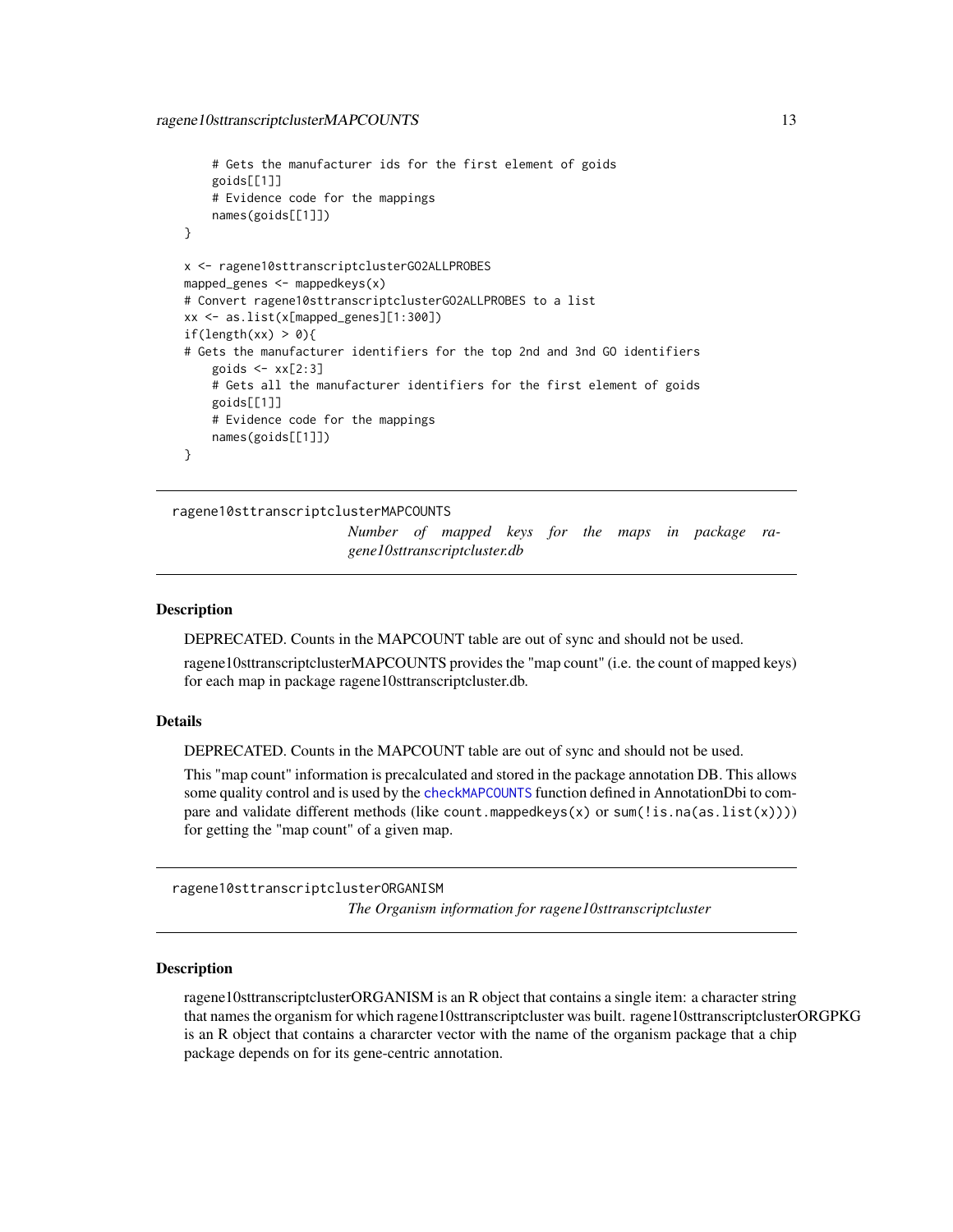# <span id="page-13-0"></span>Details

Although the package name is suggestive of the organism for which it was built, ragene10sttranscriptclusterORGANISM provides a simple way to programmatically extract the organism name. ragene10sttranscriptclusterORGPKG provides a simple way to programmatically extract the name of the parent organism package. The parent organism package is a strict dependency for chip packages as this is where the gene cetric information is ultimately extracted from. The full package name will always be this string plus the extension ".db". But most programatic acces will not require this extension, so its more convenient to leave it out.

#### See Also

• [AnnotationDb-class](#page-0-0) for use of the select() interface.

#### Examples

```
## select() interface:
## Objects in this package can be accessed using the select() interface
## from the AnnotationDbi package. See ?select for details.
## Bimap interface:
ragene10sttranscriptclusterORGANISM
ragene10sttranscriptclusterORGPKG
```
ragene10sttranscriptclusterPATH

*Mappings between probe identifiers and KEGG pathway identifiers*

#### Description

KEGG (Kyoto Encyclopedia of Genes and Genomes) maintains pathway data for various organisms.

ragene10sttranscriptclusterPATH maps probe identifiers to the identifiers used by KEGG for pathways in which the genes represented by the probe identifiers are involved

ragene10sttranscriptclusterPATH2PROBE is an R object that provides mappings between KEGG identifiers and manufacturer identifiers.

# Details

Each KEGG pathway has a name and identifier. Pathway name for a given pathway identifier can be obtained using the KEGG data package that can either be built using AnnBuilder or downloaded from Bioconductor <http://www.bioconductor.org>.

Graphic presentations of pathways are searchable at url http://www.genome.ad.jp/kegg/pathway.html by using pathway identifiers as keys.

Mappings were based on data provided by: KEGG GENOME ftp://ftp.genome.jp/pub/kegg/genomes With a date stamp from the source of: 2011-Mar15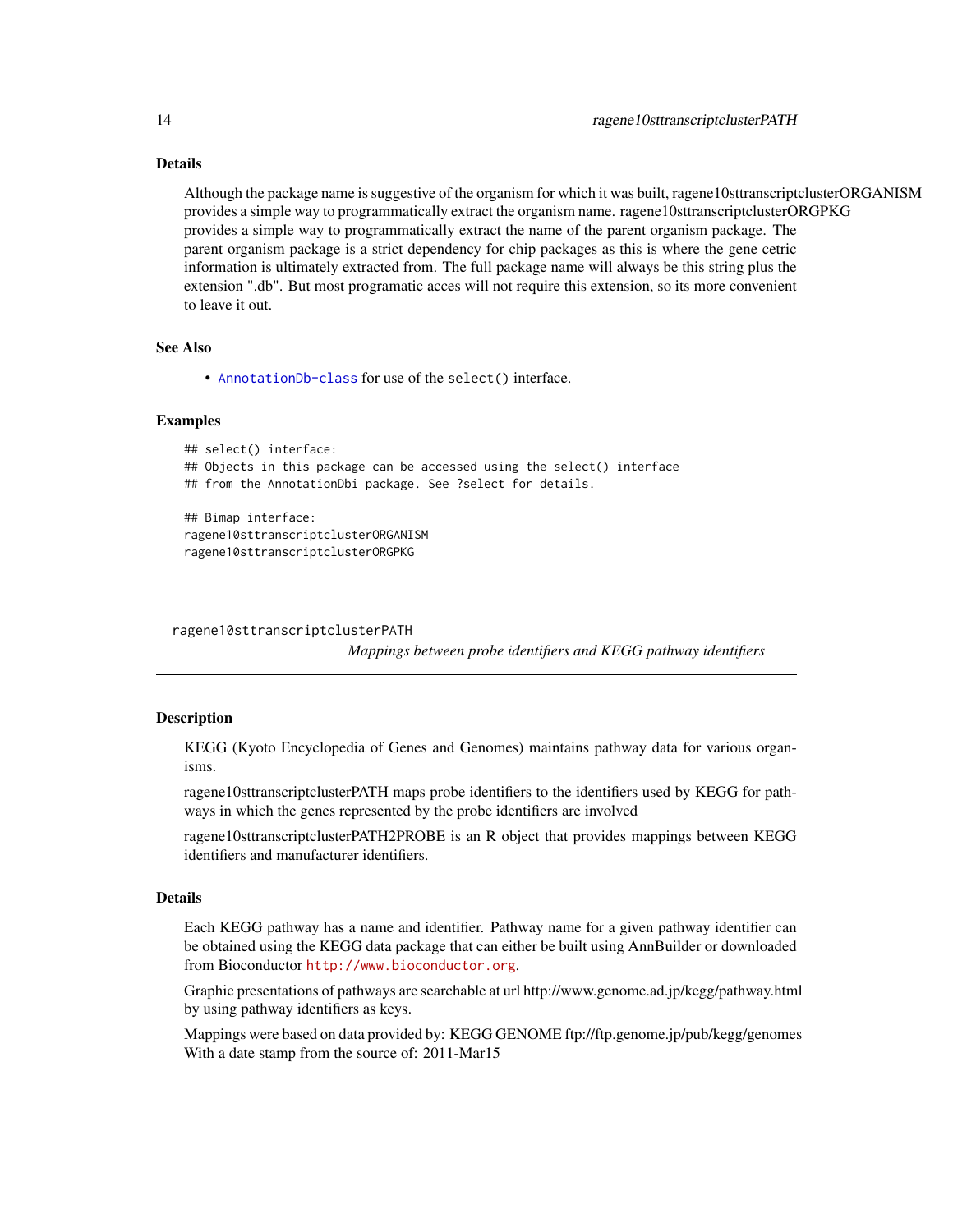## <span id="page-14-0"></span>References

<http://www.genome.ad.jp/kegg/>

#### See Also

• [AnnotationDb-class](#page-0-0) for use of the select() interface.

### Examples

```
## select() interface:
## Objects in this package can be accessed using the select() interface
## from the AnnotationDbi package. See ?select for details.
## Bimap interface:
x <- ragene10sttranscriptclusterPATH
# Get the probe identifiers that are mapped to a KEGG pathway ID
mapped_probes <- mappedkeys(x)
# Convert to a list
xx <- as.list(x[mapped_probes][1:300])
if(length(xx) > 0) {
  # Get the PATH for the first five probes
  xx[1:5]
  # Get the first one
  xx[[1]]
}
x <- ragene10sttranscriptclusterPATH
mapped_probes <- mappedkeys(x)
# Now convert the ragene10sttranscriptclusterPATH2PROBE object to a list
xx <- as.list(x[mapped_probes][1:300])
if(length(xx) > 0){
    # Get the probe identifiers for the first two pathway identifiers
    xx[1:2]
    # Get the first one
    xx[[1]]
}
```
ragene10sttranscriptclusterPFAM

*Maps between Manufacturer Identifiers and PFAM Identifiers*

#### **Description**

ragene10sttranscriptclusterPFAM is an R object that provides mappings between manufacturer identifiers and PFAM identifiers.

#### Details

The bimap interface for PFAM is defunct. Please use select() interface to PFAM identifiers. See ?AnnotationDbi::select for details.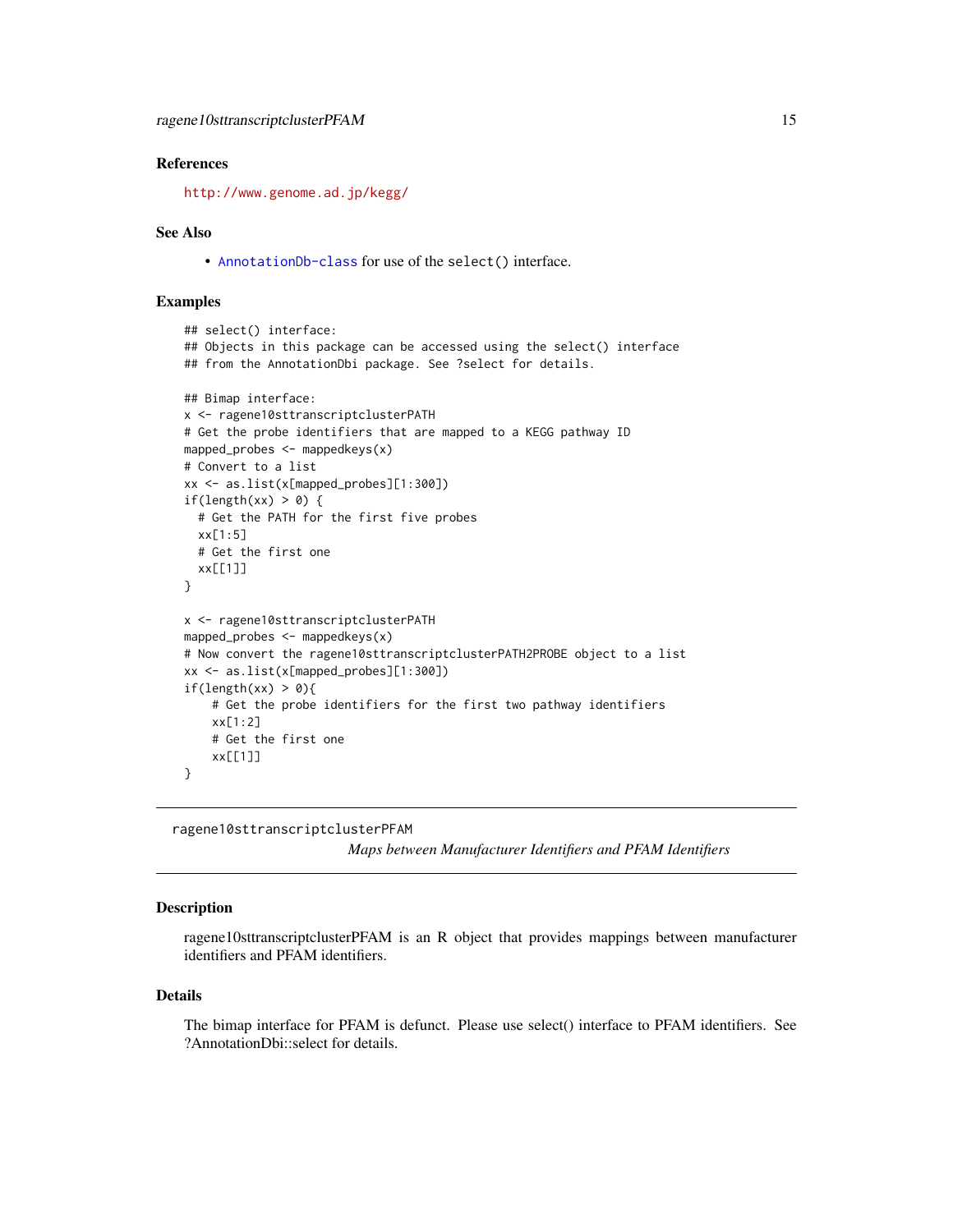```
ragene10sttranscriptclusterPMID
```
*Maps between Manufacturer Identifiers and PubMed Identifiers*

#### **Description**

ragene10sttranscriptclusterPMID is an R object that provides mappings between manufacturer identifiers and PubMed identifiers. ragene10sttranscriptclusterPMID2PROBE is an R object that provides mappings between PubMed identifiers and manufacturer identifiers.

#### Details

When ragene10sttranscriptclusterPMID is viewed as a list each manufacturer identifier is mapped to a named vector of PubMed identifiers. The name associated with each vector corresponds to the manufacturer identifier. The length of the vector may be one or greater, depending on how many PubMed identifiers a given manufacturer identifier is mapped to. An NA is reported for any manufacturer identifier that cannot be mapped to a PubMed identifier.

When ragene10sttranscriptclusterPMID2PROBE is viewed as a list each PubMed identifier is mapped to a named vector of manufacturer identifiers. The name represents the PubMed identifier and the vector contains all manufacturer identifiers that are represented by that PubMed identifier. The length of the vector may be one or longer, depending on how many manufacturer identifiers are mapped to a given PubMed identifier.

Titles, abstracts, and possibly full texts of articles can be obtained from PubMed by providing a valid PubMed identifier. The pubmed function of annotate can also be used for the same purpose.

Mappings were based on data provided by: Entrez Gene ftp://ftp.ncbi.nlm.nih.gov/gene/DATA With a date stamp from the source of: 2021-Apr14

#### References

<https://www.ncbi.nlm.nih.gov/entrez/query.fcgi?db=PubMed>

#### See Also

• [AnnotationDb-class](#page-0-0) for use of the select() interface.

```
## select() interface:
## Objects in this package can be accessed using the select() interface
## from the AnnotationDbi package. See ?select for details.
## Bimap interface:
x <- ragene10sttranscriptclusterPMID
# Get the probe identifiers that are mapped to any PubMed ID
mapped_probes <- mappedkeys(x)
# Convert to a list
xx <- as.list(x[mapped_probes][1:300])
```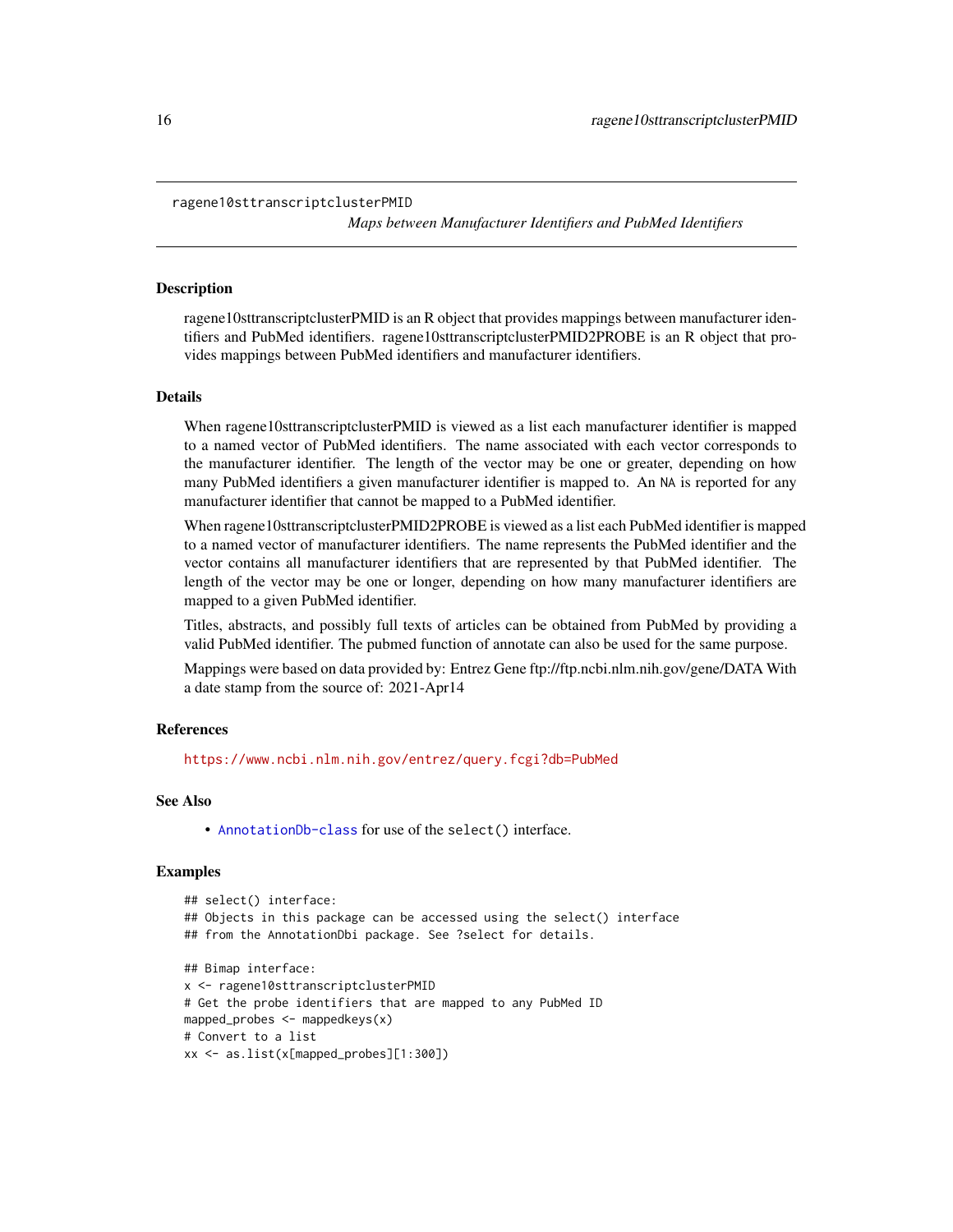```
if(length(xx) > 0){
    # Get the PubMed identifiers for the first two probe identifiers
   xx[1:2]
   # Get the first one
   xx[[1]]
    if(interactive() && !is.null(xx[[1]]) && !is.na(xx[[1]])
      && require(annotate)){
       # Get article information as XML files
       xmls < -pubmed(xx[[1]], disp = "data")# View article information using a browser
       pubmed(xx[[1]], disp = "browser")
    }
}
x <- ragene10sttranscriptclusterPMID2PROBE
mapped_probes <- mappedkeys(x)
# Now convert the reverse map object ragene10sttranscriptclusterPMID2PROBE to a list
xx <- as.list(x[mapped_probes][1:300])
if(length(xx) > 0){
    # Get the probe identifiers for the first two PubMed identifiers
   xx[1:2]
    # Get the first one
   xx[[1]]
    if(interactive() && require(annotate)){
       # Get article information as XML files for a PubMed id
       xmls <- pubmed(names(xx)[1], disp = "data")
       # View article information using a browser
       pubmed(names(xx)[1], disp = "browser")
   }
}
```
ragene10sttranscriptclusterPROSITE

*Maps between Manufacturer Identifiers and PROSITE Identifiers*

#### **Description**

ragene10sttranscriptclusterPROSITE is an R object that provides mappings between manufacturer identifiers and PROSITE identifiers.

## Details

The bimap interface for PROSITE is defunct. Please use select() interface to PROSITE identifiers. See ?AnnotationDbi::select for details.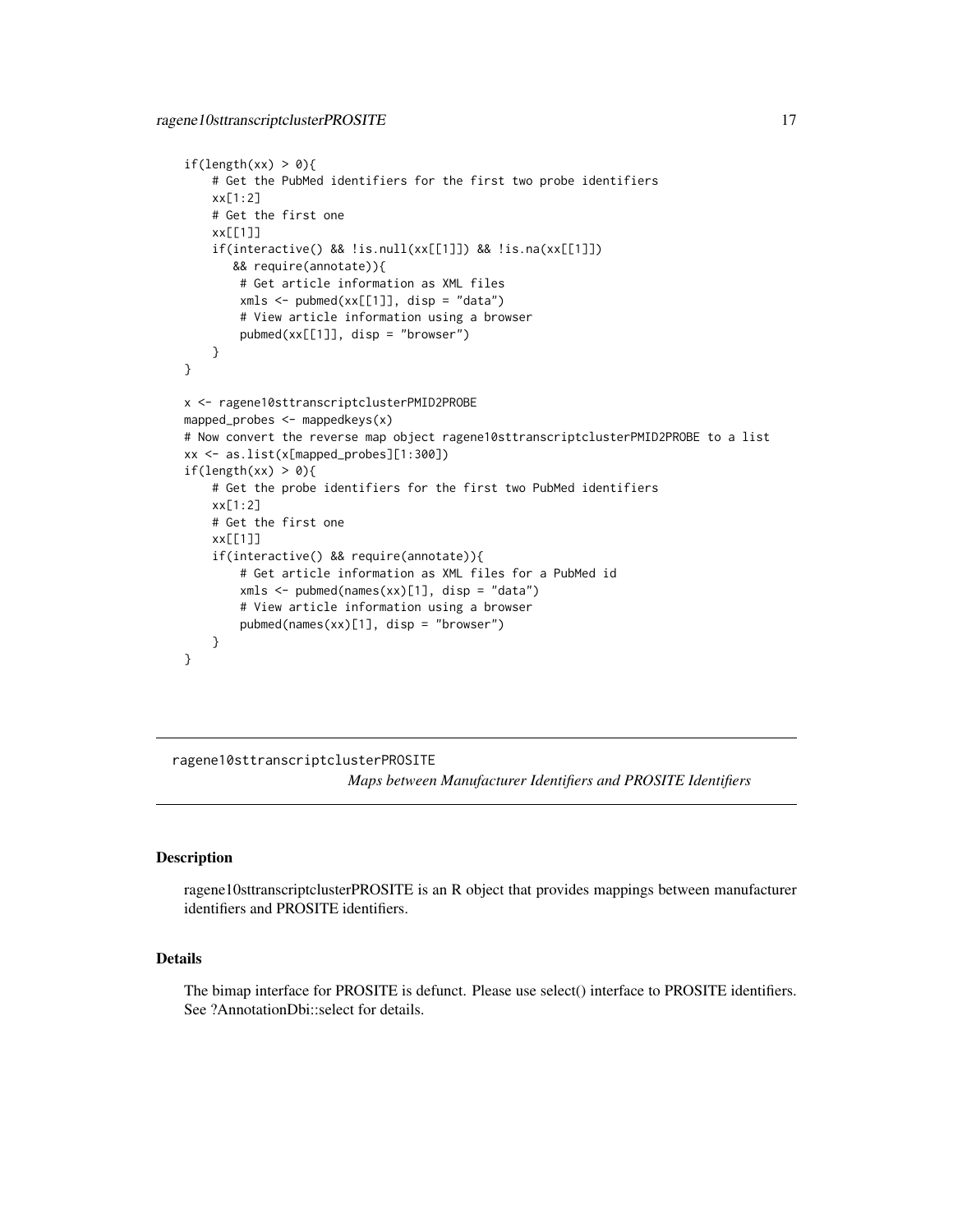#### <span id="page-17-0"></span>ragene10sttranscriptclusterREFSEQ

*Map between Manufacturer Identifiers and RefSeq Identifiers*

# Description

ragene10sttranscriptclusterREFSEQ is an R object that provides mappings between manufacturer identifiers and RefSeq identifiers.

## Details

Each manufacturer identifier is mapped to a named vector of RefSeq identifiers. The name represents the manufacturer identifier and the vector contains all RefSeq identifiers that can be mapped to that manufacturer identifier. The length of the vector may be one or greater, depending on how many RefSeq identifiers a given manufacturer identifier can be mapped to. An NA is reported for any manufacturer identifier that cannot be mapped to a RefSeq identifier at this time.

RefSeq identifiers differ in format according to the type of record the identifiers are for as shown below:

NG\\_XXXXX: RefSeq accessions for genomic region (nucleotide) records

NM\\_XXXXX: RefSeq accessions for mRNA records

NC\\_XXXXX: RefSeq accessions for chromosome records

NP\\_XXXXX: RefSeq accessions for protein records

XR\\_XXXXX: RefSeq accessions for model RNAs that are not associated with protein products

XM\\_XXXXX: RefSeq accessions for model mRNA records

XP\\_XXXXX: RefSeq accessions for model protein records

Where XXXXX is a sequence of integers.

NCBI <https://www.ncbi.nlm.nih.gov/RefSeq/> allows users to query the RefSeq database using RefSeq identifiers.

Mappings were based on data provided by: Entrez Gene ftp://ftp.ncbi.nlm.nih.gov/gene/DATA With a date stamp from the source of: 2021-Apr14

# References

<https://www.ncbi.nlm.nih.gov> <https://www.ncbi.nlm.nih.gov/RefSeq/>

# See Also

• [AnnotationDb-class](#page-0-0) for use of the select() interface.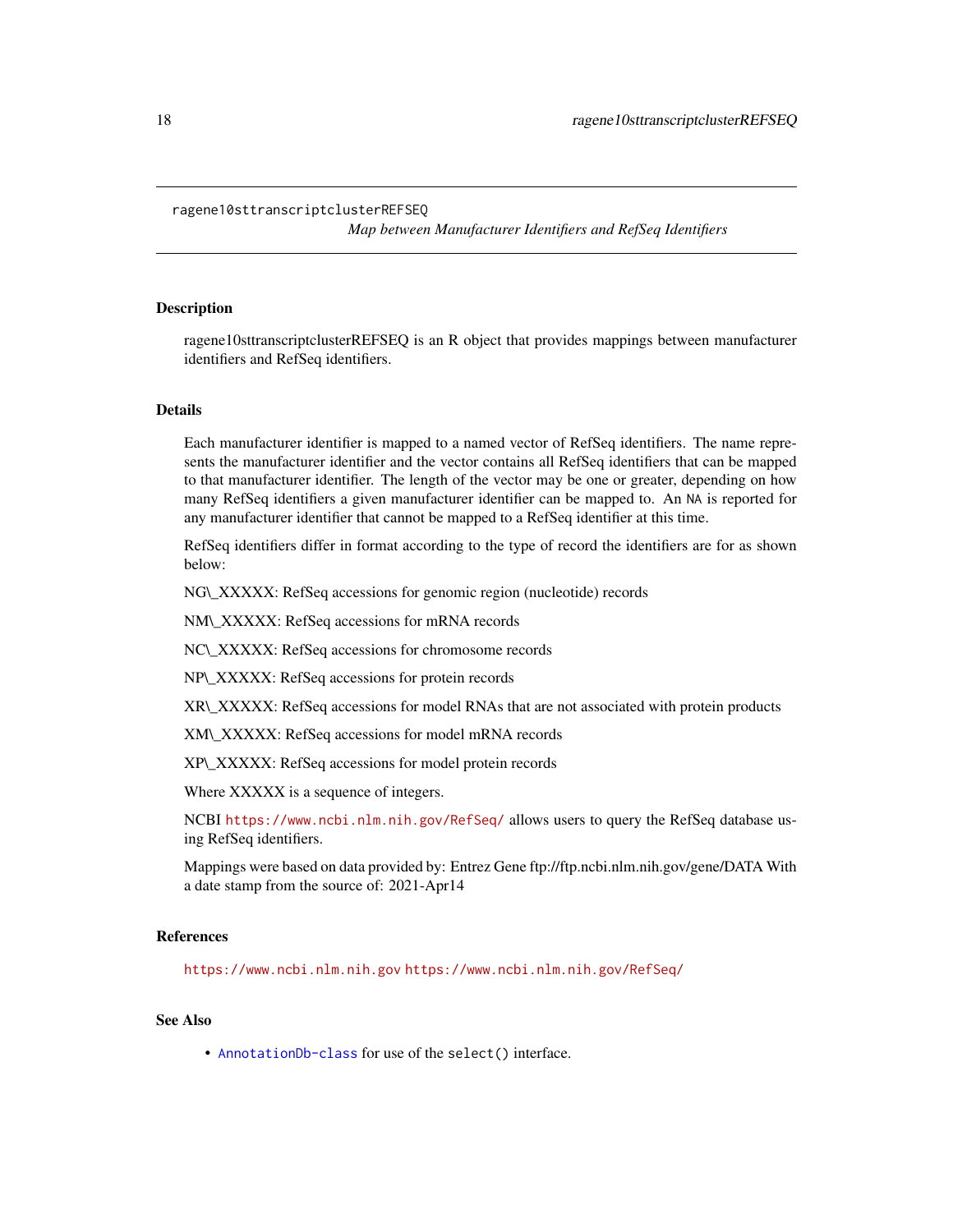#### <span id="page-18-0"></span>Examples

```
## select() interface:
## Objects in this package can be accessed using the select() interface
## from the AnnotationDbi package. See ?select for details.
## Bimap interface:
x <- ragene10sttranscriptclusterREFSEQ
# Get the probe identifiers that are mapped to any RefSeq ID
mapped_probes <- mappedkeys(x)
# Convert to a list
xx <- as.list(x[mapped_probes][1:300])
if(length(xx) > 0) {
  # Get the REFSEQ for the first five probes
  xx[1:5]
  # Get the first one
  xx[[1]]
}
```
ragene10sttranscriptclusterSYMBOL

*Map between Manufacturer Identifiers and Gene Symbols*

#### Description

ragene10sttranscriptclusterSYMBOL is an R object that provides mappings between manufacturer identifiers and gene abbreviations.

# Details

Each manufacturer identifier is mapped to an abbreviation for the corresponding gene. An NA is reported if there is no known abbreviation for a given gene.

Symbols typically consist of 3 letters that define either a single gene (ABC) or multiple genes (ABC1, ABC2, ABC3). Gene symbols can be used as key words to query public databases such as Entrez Gene.

Mappings were based on data provided by: Entrez Gene ftp://ftp.ncbi.nlm.nih.gov/gene/DATA With a date stamp from the source of: 2021-Apr14

# References

<https://www.ncbi.nlm.nih.gov/entrez/query.fcgi?db=gene>

#### See Also

• [AnnotationDb-class](#page-0-0) for use of the select() interface.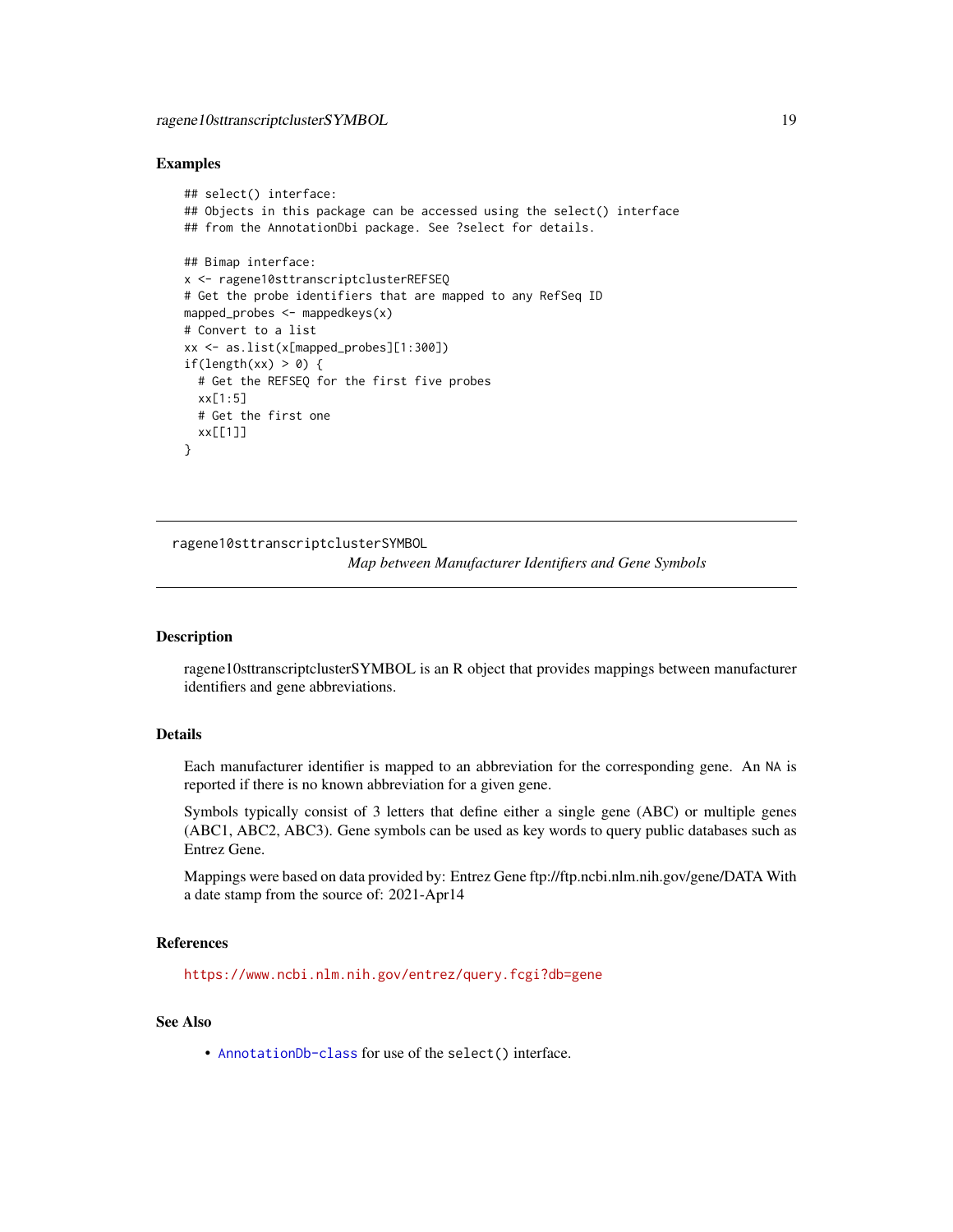#### Examples

```
## select() interface:
## Objects in this package can be accessed using the select() interface
## from the AnnotationDbi package. See ?select for details.
## Bimap interface:
x <- ragene10sttranscriptclusterSYMBOL
# Get the probe identifiers that are mapped to a gene symbol
mapped_probes <- mappedkeys(x)
# Convert to a list
xx <- as.list(x[mapped_probes][1:300])
if(length(xx) > 0) {
  # Get the SYMBOL for the first five probes
  xx[1:5]
  # Get the first one
  xx[[1]]
}
```
ragene10sttranscriptclusterUNIPROT

*Map Uniprot accession numbers with Entrez Gene identifiers*

# **Description**

ragene10sttranscriptclusterUNIPROT is an R object that contains mappings between the manufacturer identifiers and Uniprot accession numbers.

#### Details

This object is a simple mapping of manufacturer identifiers to Uniprot Accessions.

Mappings were based on data provided by NCBI (link above) with an exception for fly, which required retrieving the data from ensembl <http://www.ensembl.org/biomart/martview/>

#### See Also

• [AnnotationDb-class](#page-0-0) for use of the select() interface.

```
## select() interface:
## Objects in this package can be accessed using the select() interface
## from the AnnotationDbi package. See ?select for details.
## Bimap interface:
x <- ragene10sttranscriptclusterUNIPROT
# Get the entrez gene IDs that are mapped to an Uniprot ID
mapped_genes <- mappedkeys(x)
# Convert to a list
xx <- as.list(x[mapped_genes][1:300])
```
<span id="page-19-0"></span>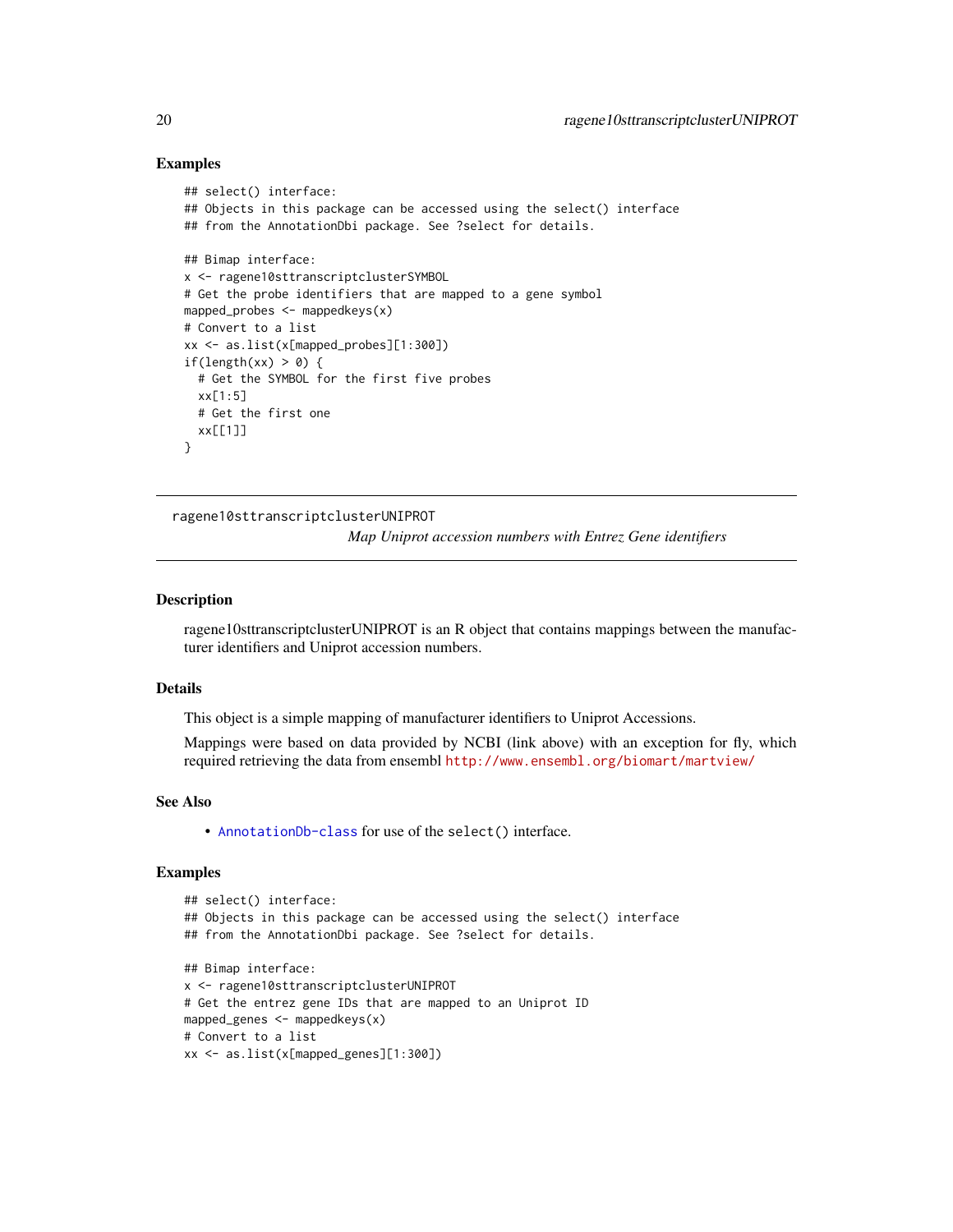```
if(length(xx) > 0) {
 # Get the Uniprot IDs for the first five genes
 xx[1:5]
 # Get the first one
 xx[[1]]
}
```
ragene10sttranscriptcluster\_dbconn

*Collect information about the package annotation DB*

# Description

Some convenience functions for getting a connection object to (or collecting information about) the package annotation DB.

#### Usage

```
ragene10sttranscriptcluster_dbconn()
ragene10sttranscriptcluster_dbfile()
ragene10sttranscriptcluster_dbschema(file="", show.indices=FALSE)
ragene10sttranscriptcluster_dbInfo()
```
# Arguments

| file         | A connection, or a character string naming the file to print to (see the file<br>argument of the cat function for the details). |
|--------------|---------------------------------------------------------------------------------------------------------------------------------|
| show.indices | The CREATE INDEX statements are not shown by default. Use show, indices=TRUE<br>to get them.                                    |

#### Details

ragene10sttranscriptcluster\_dbconn returns a connection object to the package annotation DB. IMPORTANT: Don't call [dbDisconnect](#page-0-0) on the connection object returned by ragene10sttranscriptcluster\_dbconn or you will break all the [AnnDbObj](#page-0-0) objects defined in this package!

ragene10sttranscriptcluster\_dbfile returns the path (character string) to the package annotation DB (this is an SQLite file).

ragene10sttranscriptcluster\_dbschema prints the schema definition of the package annotation DB.

ragene10sttranscriptcluster\_dbInfo prints other information about the package annotation DB.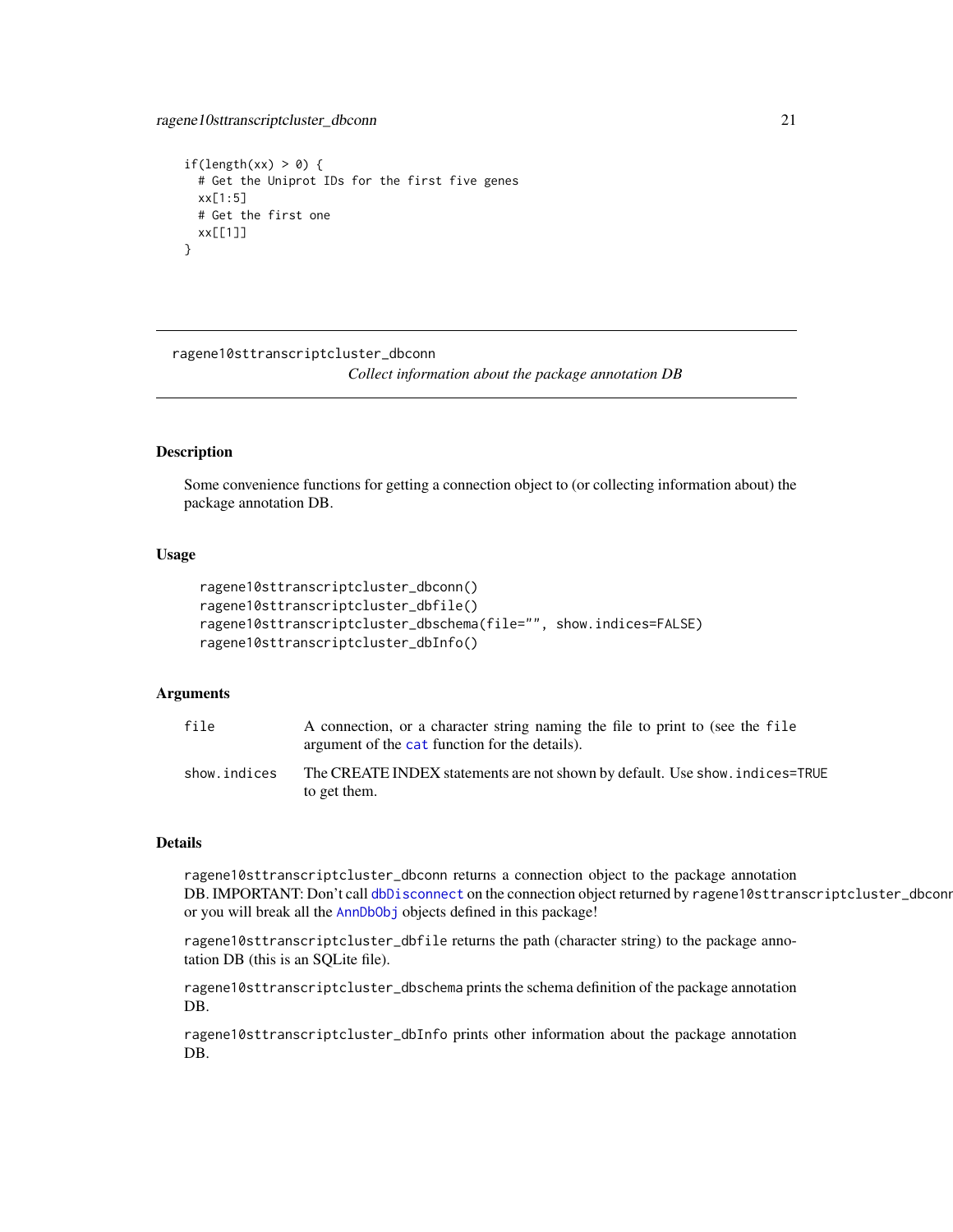# <span id="page-21-0"></span>Value

ragene10sttranscriptcluster\_dbconn: a DBIConnection object representing an open connection to the package annotation DB.

ragene10sttranscriptcluster\_dbfile: a character string with the path to the package annotation DB.

ragene10sttranscriptcluster\_dbschema: none (invisible NULL).

ragene10sttranscriptcluster\_dbInfo: none (invisible NULL).

# See Also

[dbGetQuery](#page-0-0), [dbConnect](#page-0-0), [dbconn](#page-0-0), [dbfile](#page-0-0), [dbschema](#page-0-0), [dbInfo](#page-0-0)

# Examples

```
library(DBI)
## Count the number of rows in the "probes" table:
dbGetQuery(ragene10sttranscriptcluster_dbconn(), "SELECT COUNT(*) FROM probes")
```
ragene10sttranscriptcluster\_dbschema()

ragene10sttranscriptcluster\_dbInfo()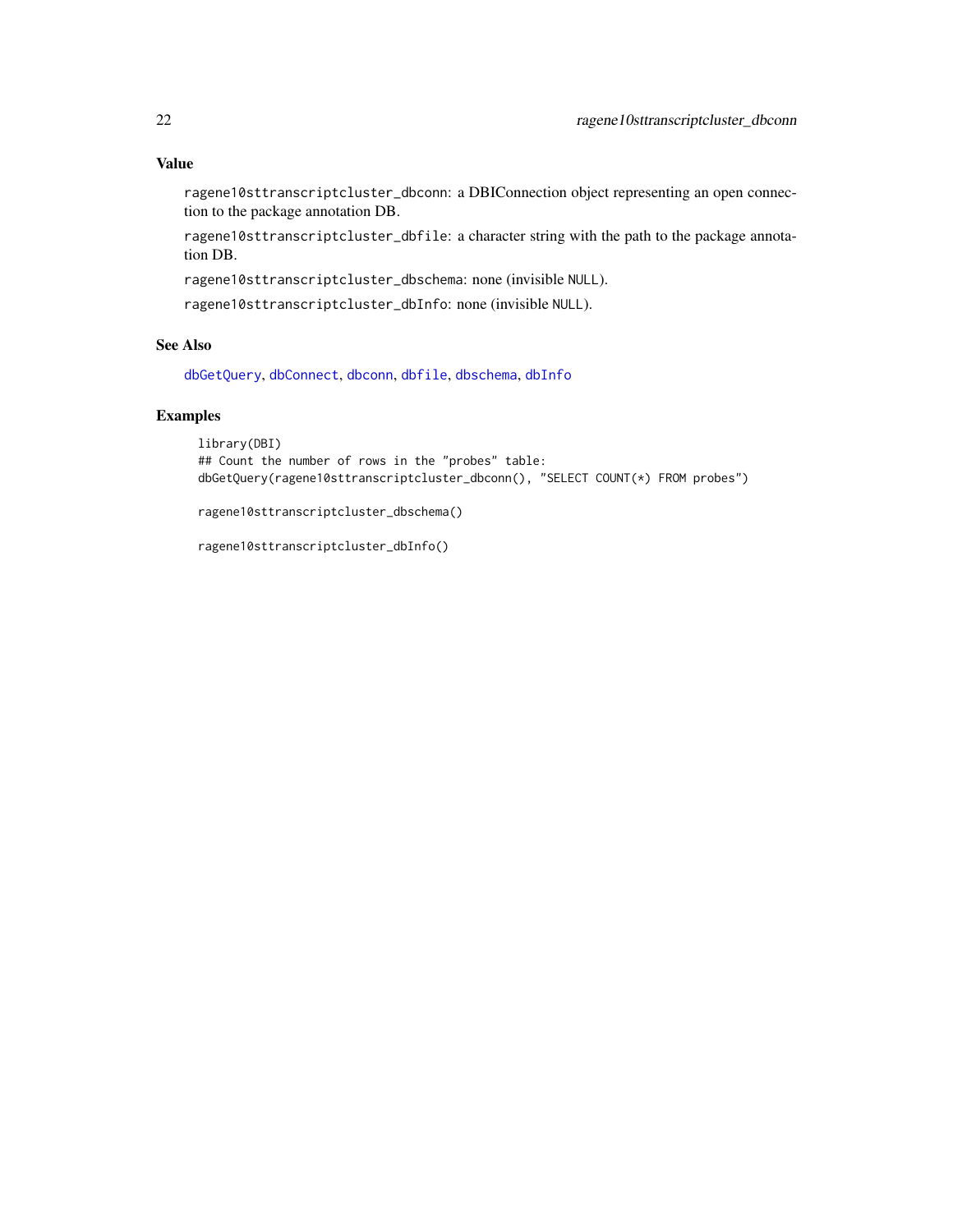# **Index**

∗ datasets ragene10sttranscriptcluster.db, [3](#page-2-0) ragene10sttranscriptcluster\_dbconn, [21](#page-20-0) ragene10sttranscriptclusterACCNUM, [1](#page-0-1) ragene10sttranscriptclusterALIAS2PROBE,  $\mathcal{D}$ ragene10sttranscriptclusterCHR, [3](#page-2-0) ragene10sttranscriptclusterCHRLENGTHS, [4](#page-3-0) ragene10sttranscriptclusterCHRLOC, [5](#page-4-0) ragene10sttranscriptclusterENSEMBL, [6](#page-5-0) ragene10sttranscriptclusterENTREZID, [7](#page-6-0) ragene10sttranscriptclusterENZYME, [8](#page-7-0) ragene10sttranscriptclusterGENENAME, [10](#page-9-0) ragene10sttranscriptclusterGO, [11](#page-10-1) ragene10sttranscriptclusterMAPCOUNTS, [13](#page-12-0) ragene10sttranscriptclusterORGANISM, [13](#page-12-0) ragene10sttranscriptclusterPATH, [14](#page-13-0) ragene10sttranscriptclusterPFAM, [15](#page-14-0) ragene10sttranscriptclusterPMID, [16](#page-15-0) ragene10sttranscriptclusterPROSITE, [17](#page-16-0) ragene10sttranscriptclusterREFSEQ, [18](#page-17-0) ragene10sttranscriptclusterSYMBOL, [19](#page-18-0) ragene10sttranscriptclusterUNIPROT,

# [20](#page-19-0)

```
∗ utilities
    ragene10sttranscriptcluster_dbconn,
        21
AnnDbObj, 21
cat, 21
checkMAPCOUNTS, 13
dbconn, 22
dbConnect, 22
dbDisconnect, 21
dbfile, 22
dbGetQuery, 22
dbInfo, 22
dbschema, 22
ragene10sttranscriptcluster
        (ragene10sttranscriptcluster.db),
        3
ragene10sttranscriptcluster.db, 3
ragene10sttranscriptcluster_dbconn, 21
ragene10sttranscriptcluster_dbfile
        (ragene10sttranscriptcluster_dbconn),
        21
ragene10sttranscriptcluster_dbInfo
        (ragene10sttranscriptcluster_dbconn),
        21
ragene10sttranscriptcluster_dbschema
        (ragene10sttranscriptcluster_dbconn),
        21ragene10sttranscriptclusterACCNUM, 1
ragene10sttranscriptclusterALIAS2PROBE,
        2
ragene10sttranscriptclusterCHR, 3
ragene10sttranscriptclusterCHRLENGTHS,
        4
ragene10sttranscriptclusterCHRLOC, 5
```